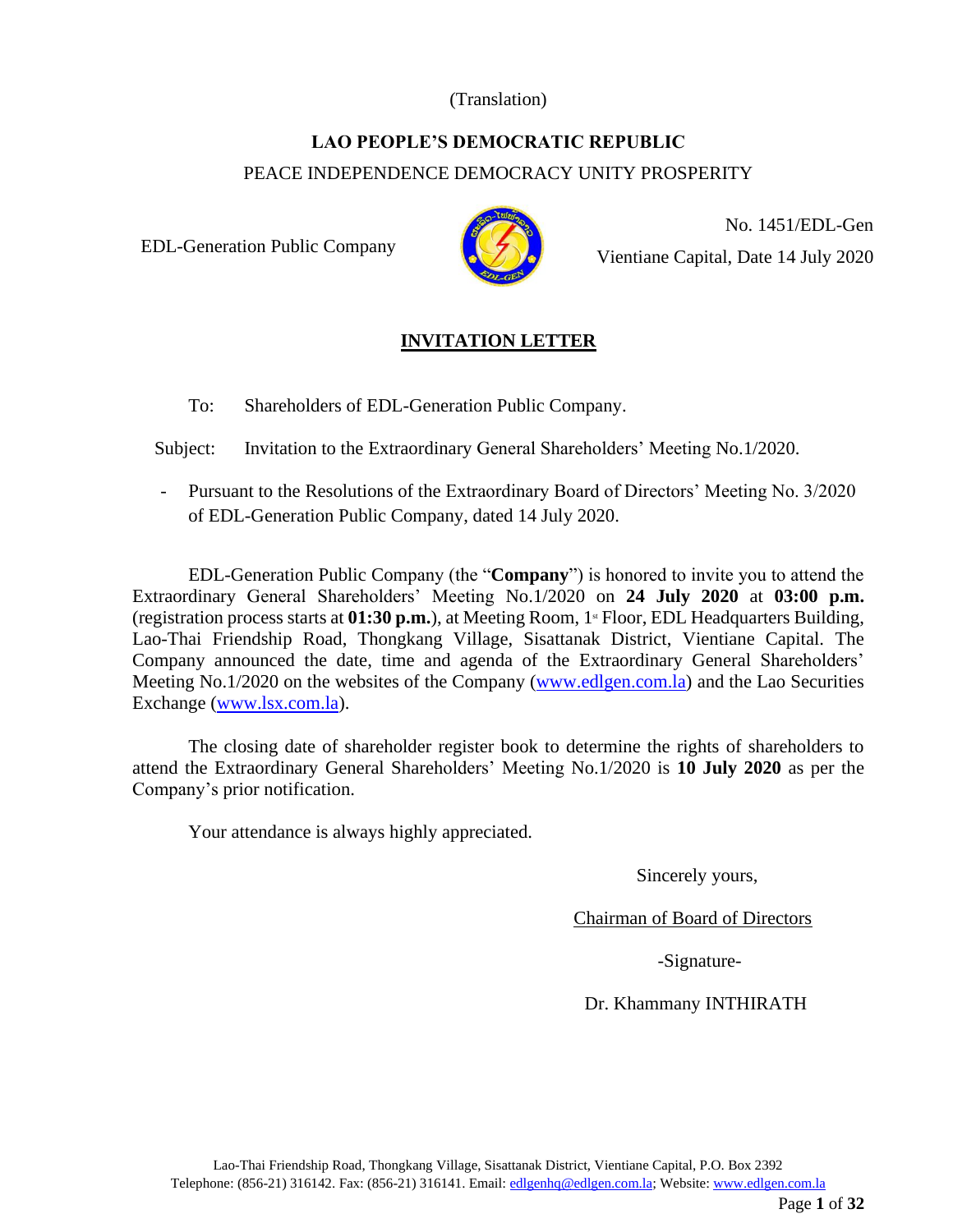#### Attachments:

- 1. Agenda of the Extraordinary General Shareholders' Meeting No.1/2020.
- 2. Minutes of the Annual General Shareholders' Meeting for the year 2019,
- 3. Curriculum Vitae of Vice Chairman of Board of Directors, Managing Director and Deputy Managing Directors;
- 4. Proxy Form;
- 5. Documents and evidence required to be presented prior to attending the meeting, proxy, registration and voting at the extraordinary shareholders' meeting;
- 6. Map of the meeting venue for the Extraordinary General Shareholders' Meeting No.1/2020.

#### Remarks:

- 1. Due to a global pandemic of Coronavirus Disease 2019 (COVID-19), and to enhance prevention measures against COVID-19 infection and outbreak, the Company would like to notify shareholders as follows:
	- 1.1. It is encouraged for shareholders to obtain the invitation letter and all attachments by downloading from the websites of the Company [\(www.edlgen.com.la\)](http://www.edlgen.com.la/) and the Lao Securities Exchange [\(www.lsx.com.la\)](http://www.lsx.com.la/) or by collecting from Lao Securities Exchange, 4<sup>th</sup> Floor, Settlement and Depositary Department, Phonthan Neua Village, T4 Road, Saysettha District, Vientiane Capital, Tel: +85621454361-4, starting from **14 July 2020.**
	- 1.2. Shareholders can send specific questions related to the Agenda before the meeting date, and answers are to be provided in the Minutes of Meeting.
	- 1.3. It is proposed to shareholders to authorize an independent director of the Company to attend and vote on their behalves by completing and sign the Proxy Form in **Attachment 4** and put  $(\checkmark)$  in the  $\text{m}$  in front of the name of one of the independent directors provided in the Proxy Form to be your representative proxy, and send the Proxy Form with required supporting documents to the Company by email at [edlgenhq@edlgen.com.la;](mailto:edlgenhq@edlgen.com.la) or by post to the address: EDL-Generation Public Company, 7<sup>th</sup> Floor, the **Company Secretary Office**, Lao-Thai Friendship Road, Thongkang Village, Sisattanak District, Vientiane Capital, Lao PDR. P.O. Box 2392, with the delivery date **before 24 July 2020**.
- 2. For shareholders who will attend the Meeting in person, please kindly bring your personal identification (ID) card or passport (for foreign shareholders) for registration and attending the Meeting.
- 3. The proxy who will attend the Meeting must present documents or evidence to identify themselves, according to the details specified in **Attachment 5** attached hereto, and submit to the Chairman of the Meeting and/or a person authorized by the Chairman before attending the Meeting.
- 4. If you have any queries or questions in relation to the proxy appointment, you may contact the Company contact persons as follows: Mrs. Phokhine UPPHAY Tel: (856-20) 5454 9978; Mr. Bounkeuth XAYASONE, Tel: (856-20) 2224 8202, and Mr. Phouthasone Inthapanya Tel: (856-20) 5554 1155 during office hours.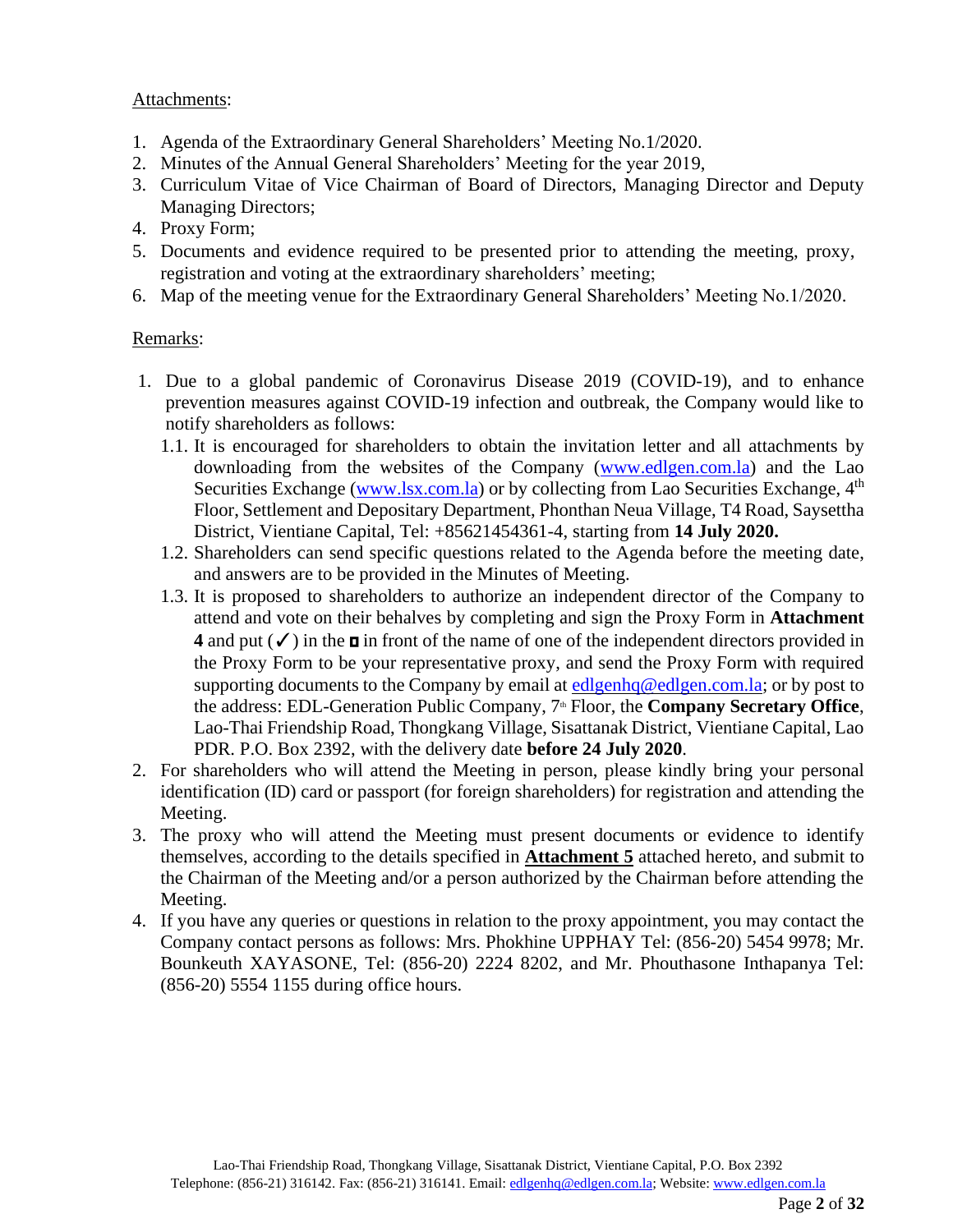#### **Agenda 1. To consider and adopt the Minutes of the Annual General Shareholders' Meeting for the year 2019.**

The Annual General Shareholders' Meeting for the year 2019 was convened on **29 May 2020**. The Company has prepared the Minutes of this Annual General Shareholders' Meeting as per **Attachment 2**.

#### **Board of Directors' opinion:**

The minutes of the meeting were recorded accurately and completely. Therefore, it is agreed to propose to the Extraordinary General Shareholders' Meeting to consider and adopt the Minutes of the Annual General Shareholders' Meeting for the year 2019 held on 29 May 2020.

#### **Required Votes:**

The Law on Enterprises stipulates that this agenda must be approved by the votes of more than half of the total votes attending the Meeting.

#### **Agenda 2. To consider and adopt the appointment of new Managing Director (CEO) and Deputy Managing Directors in replacement of the former retired Managing Director (CEO) and Deputy Managing Directors.**

#### **Details:**

According to the Company's business growth plan, and to achieve the Company's business operation targets, the Company proposes the appointment of new Managing Director (CEO) and Deputy Managing Directors whose curriculum vitae is in Attachment 3 and are named below:

- 1) Appointment of Mr. Duangsy PHARANHOK to be new Managing Director (CEO) in order to continue to perform duties and responsibilities in managing the Company in replacement of the former Managing Director (CEO).
- 2) Appointment of four (4) Deputy Managing Directors as follows:
	- (1) Mr. Thongphet DOUANGNGEUNE to be Deputy Managing Director;
	- (2) Mr. Vongsakoun YINGYONG to be Deputy Managing Director;
	- (3) Mrs. Souksanh PHONGPHILA to be Deputy Managing Director;
	- (4) Mr. Vanhseng VANNAVONG to be Deputy Managing Director (CFO).

#### **Board of Directors' opinion:**

The Board of Directors thoroughly considered and agreed for the shareholders' meeting to consider and adopt the appointment of new Managing Director (CEO) and Deputy Managing Directors as proposed above.

#### **Required Votes:**

The Law on Enterprises stipulates that this agenda must be approved by the votes of more than half of the total votes attending the Meeting.

#### **Agenda 3. To consider and adopt the appointment of new Vice Chairman and Director of the Board of Directors in replacement of former retired Directors, the determination of authorised persons who can sign to bind the Company, and the term of office of the Board of Directors.**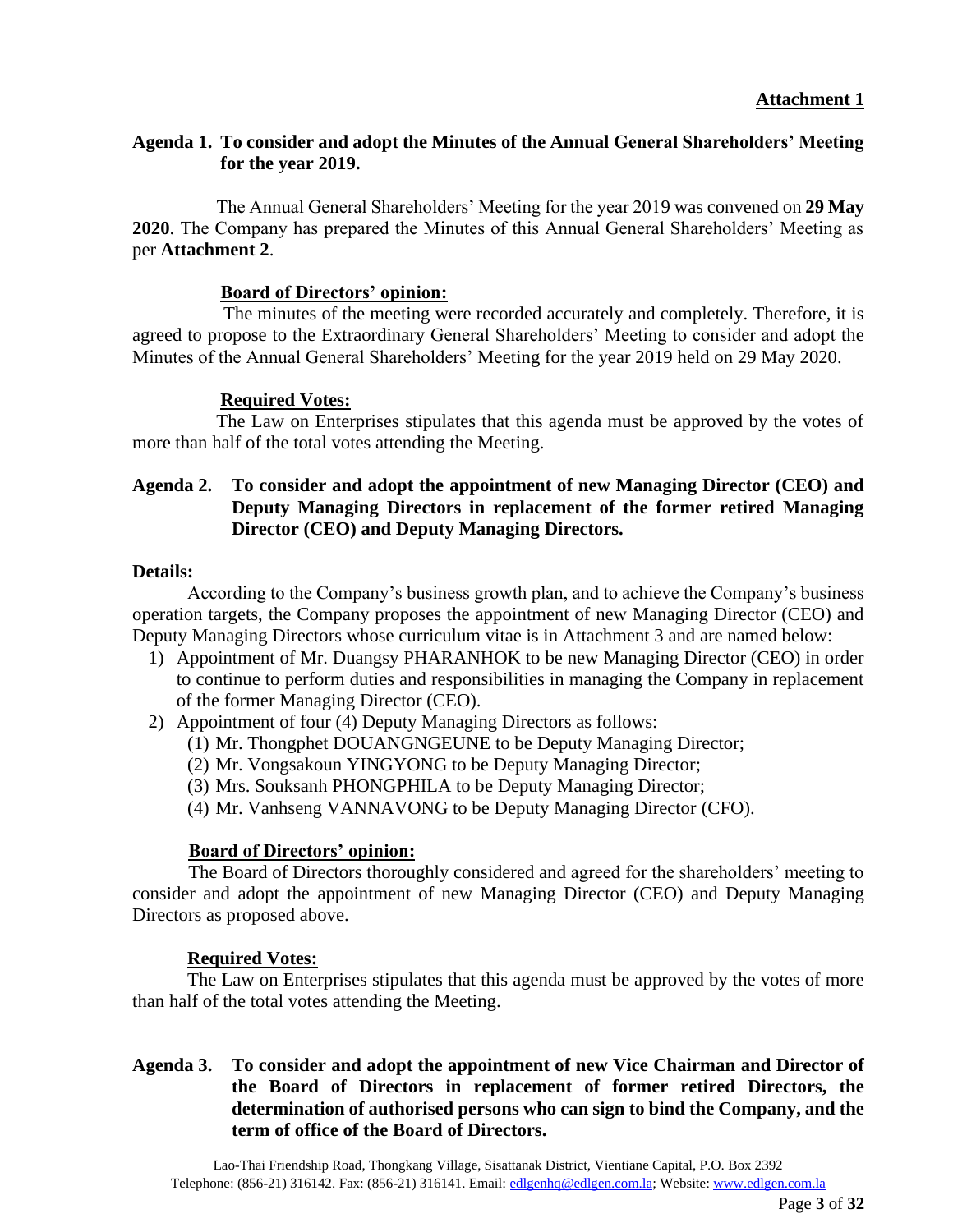#### **Details:**

To ensure the continuity of the Company's management, the Company proposes the Meeting to consider and adopt the appointment of new Vice Chairman and Director of the Board of Directors in replacement of former retired Directors, and the determination of authorised persons who can sign to bind the Company, and the term of office of the directors of the Board as follows:

- 1. Appointment of Mr. Chanthaboun SOUK ALOUN, Acting Managing Director of Electricite Du Laos (EDL), to be Vice Chairman of Board of Directors in replacement of the former retired Vice Chairman.
- 2. Appointment of Mr. Duangsy PHARANHOK, Managing Director (CEO) of EDL-Gen, to be a Director in replacement of former retired Director.

In addition, the determination of the authorised persons who can sign to bind the company is as follows:

- 1. Any one of the Chairman of Board of Directors, or the Vice Chairman of Board of Directors, or the Managing Director (CEO) signs alone with the company's seal affixed; or
- 2. Any two directors jointly sign together with the company's seal affixed.

The determination of term of office of the Board of Directors shall be no more than two (2) years beginning from the Extraordinary General Shareholders' Meeting No.1/2020.

#### **Board of Directors' opinion:**

The Board of Directors thoroughly considered and agreed for the shareholders' meeting to consider and adopt the appointment of new Vice Chairman and Director of the Board of Directors in replacement of the former retired Directors, the determination of authorised persons who can sign to bind the Company and the term of office of the Board of Directors as proposed above.

#### **Required Votes:**

The Law on Enterprises stipulates that this agenda must be approved by the votes of more than half of the total votes attending the Meeting.

# **Agenda 4. To consider and adopt the amendments to the Articles of Association of the Company, Article 9: Directors; and Article 12: Board of Directors.**

#### **Details:**

Due to the change of Managing Director (CEO) of the Company, and to ensure that the corporate management is in compliance with relevant laws and regulations, it is proposed to the Meeting to consider and adopt the amendments to the Company's Articles of Association, namely Article 9: Directors and Article 12: Board of Directors, details of which are as follows:

**1) Amendment to Article 9: Directors**: Updates on names and details of two (2) Directors as follows:

#### **A. The directors who are shareholders:**

- 1. Name and Surname: Mr. Chanthaboun SOUK ALOUN.
	- Nationality: Lao.

- Current Address: House No. 393, Unit 16, Donkoiy Village, Sisattanak District, Vientiane Capital.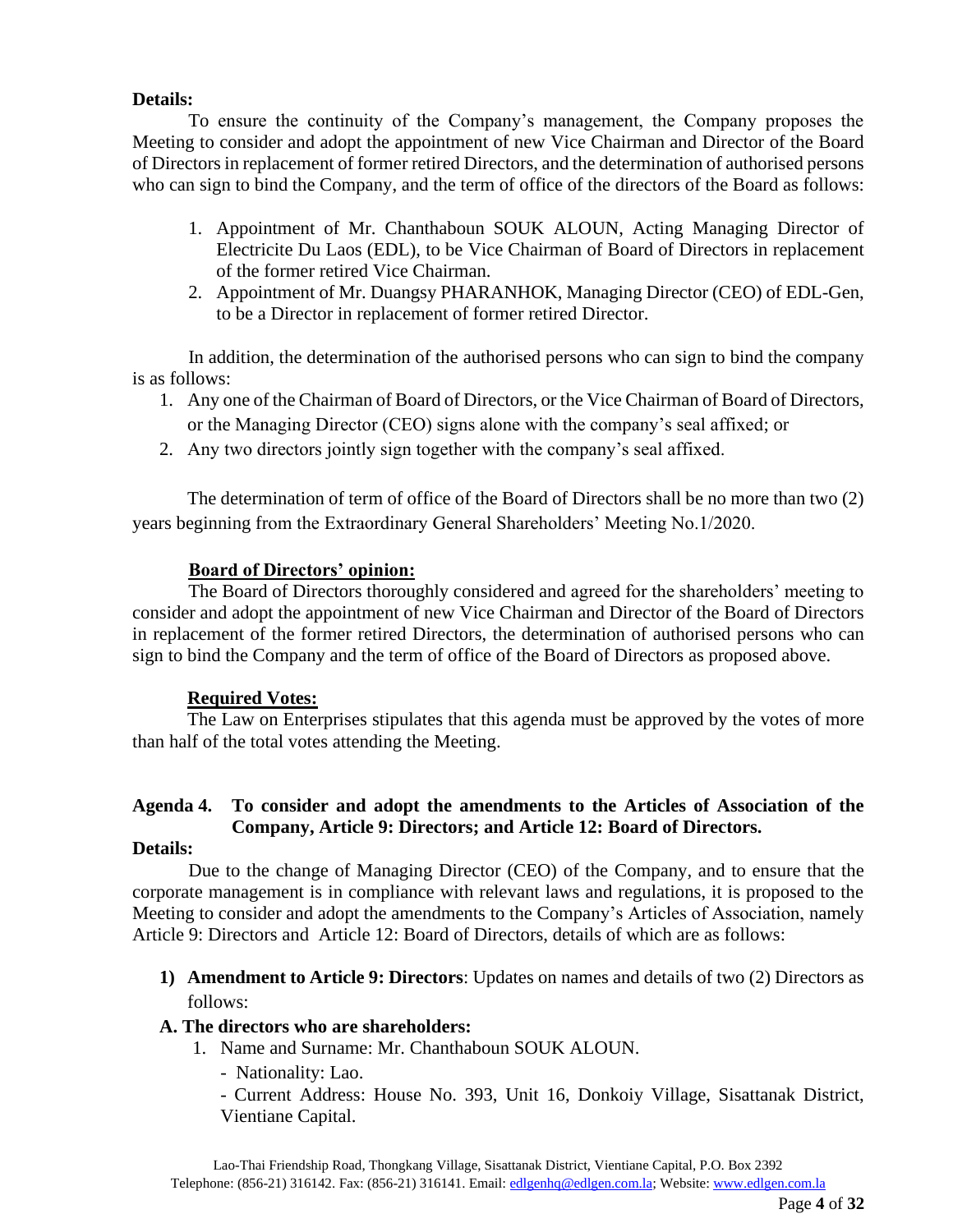- 2. Name and Surname: Mr. Duangsy PHARANHOK.
	- Nationality: Lao.

- Current Address: House No. 326, Unit 07, Salakham Neua Village, Hadsaiyfong District, Vientiane Capital.

**2) Amendment to Article 12: Board of Directors:** update name and details of Vice Chairman as follows:

1. Vice Chairman of Board of Directors Name and Surname: Mr. Chanthaboun SOUK ALOUN.

And authorised Managing Director and/or any person entrusted by such person to amend the Articles of Association of the Company as per the amendment details above, including the authority to amend the Articles of Association according to recommendations and/or orders of the Enterprise Registration officers and/or the officers of the Lao Securities Commission, and the Lao Securities Exchange.

#### **Board of Directors' opinion:**

The Board of Directors thoroughly considered and agreed for the shareholders' meeting to consider and adopt the amendments to the Company's Articles of Association in Article 9 and Article 12 as proposed above.

#### **Required Votes:**

The Law on Enterprises stipulates that this agenda must be approved by the votes of at least two-thirds (2/3) of the total votes attending the Meeting; and at least 80 percent of total paid-up shares.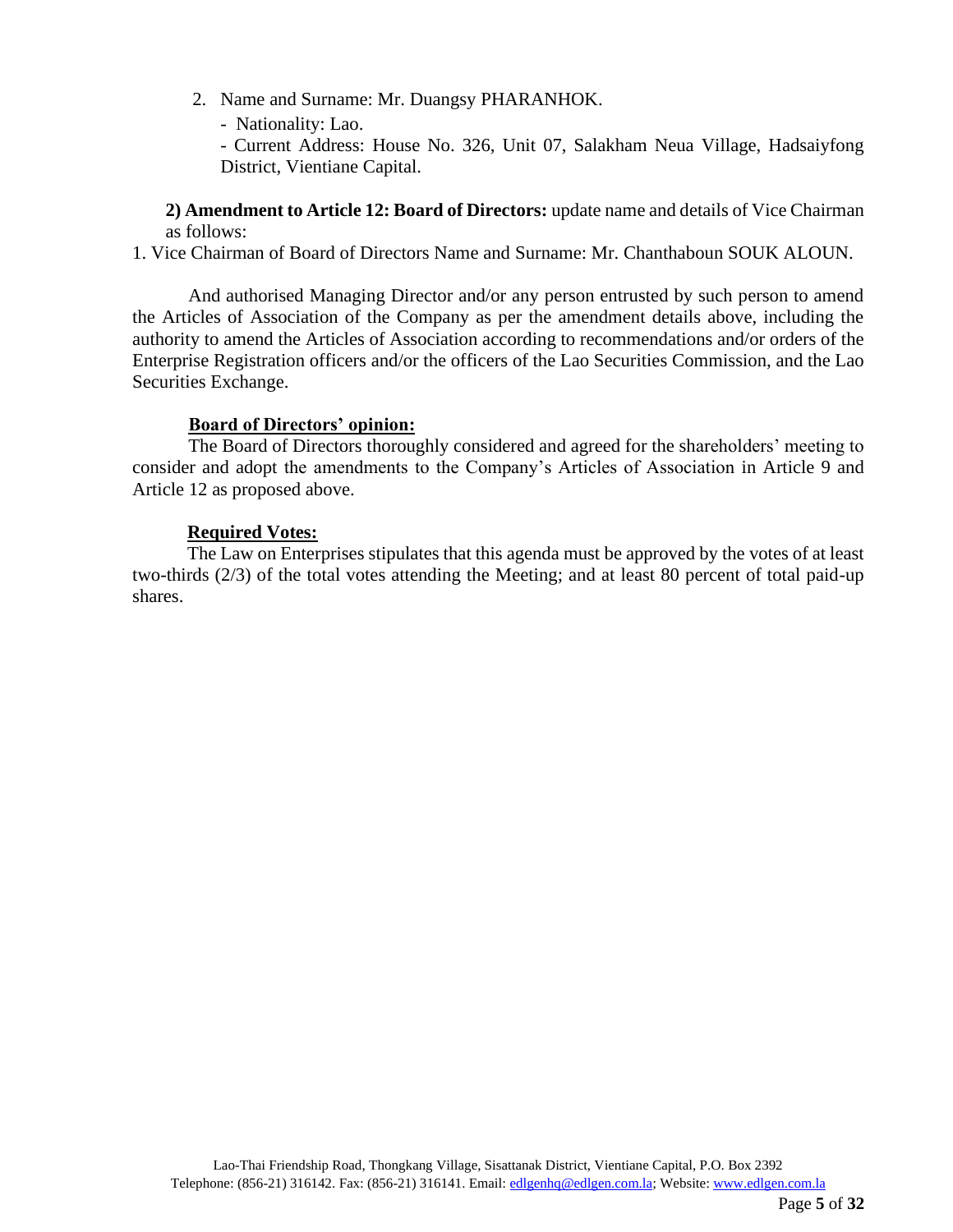**Minutes of Annual General Shareholders' Meeting of the year 2019**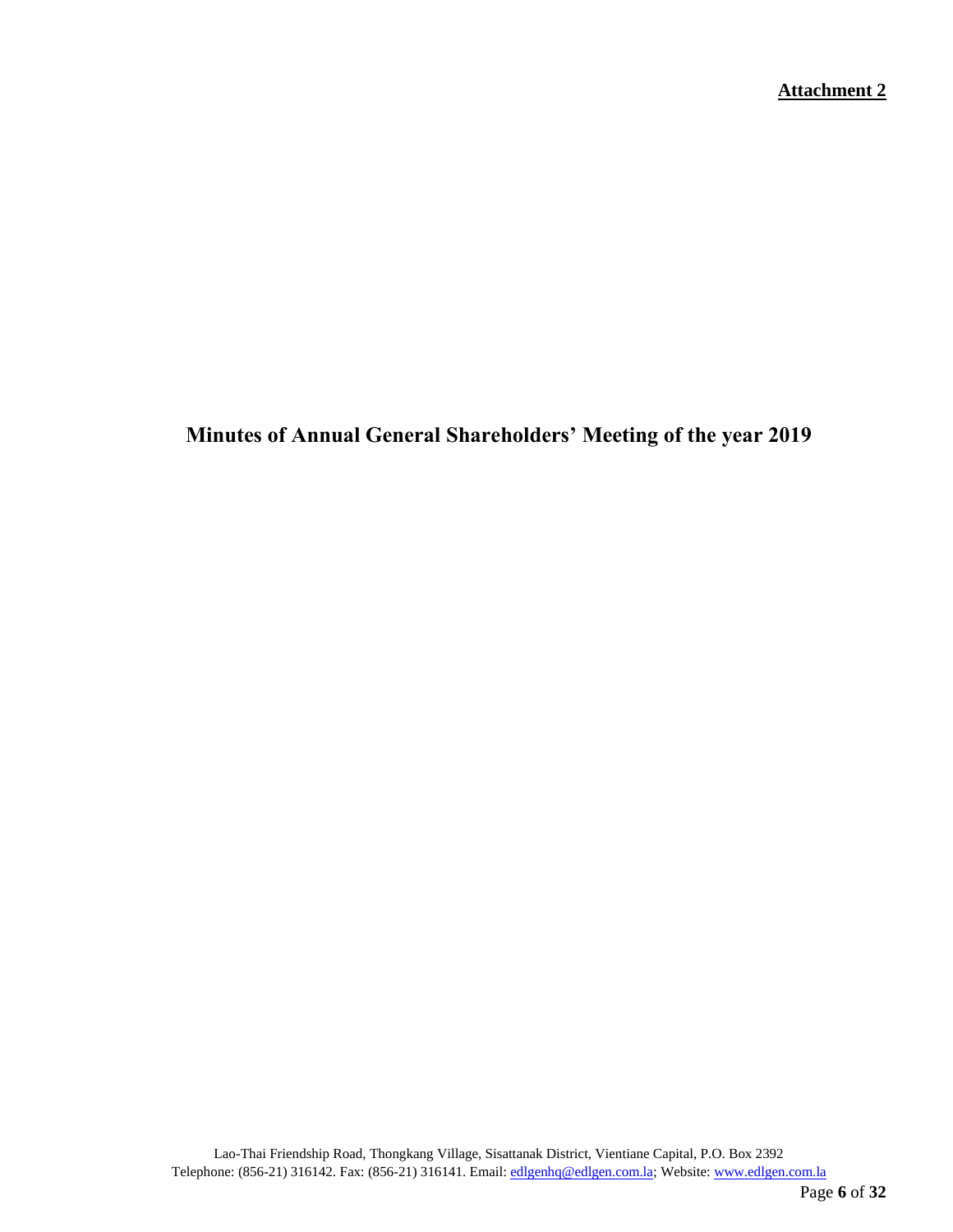(Translation)

# **LAO PEOPLE'S DEMOCRATIC REPUBLIC PEACE INDEPENDENCE DEMOCRACY UNITY PROSPERITY**

EDL-Generation Public Company Annual General Shareholders' Meeting



Vientiane Capital, Date 12 June 2020

# **Minutes of the Annual General Shareholders' Meeting for the Year 2019 EDL-Generation Public Company**

The Meeting was held on 29 May 2020 at 3:00 pm at Meeting Room 1<sup>st</sup> Floor, EDL Headquarters Building, Lao-Thai Friendship Road, Thongkang Village, Sisattanak District, Vientiane Capital. Dr. Khammany INTHIRATH, Chairman of the Board of Directors, acted as Chairman of the Meeting. There were 41 shareholders attended the Meeting in person and 145 shareholders attended the Meeting by proxy. Therefore, the Meeting was attended by a total of 186 shareholders, holding a total of 1.454.782.712 shares and representing 86,63 percent of the total paid-up shares of the Company, thereby the required quorum was present for the Meeting in accordance with the relevant law and the Articles of Association of EDL-Generation Public Company ("EDL-Gen" or the "Company").

The Chairman introduced each of the Directors and the relevant officers attending the Meeting as follows:

| $\mathbf{1}$ | Dr. Khammany INTHIRATH            | Positions: | Chairman of EDL-Gen Board of<br>Directors/ Minister of Energy and |
|--------------|-----------------------------------|------------|-------------------------------------------------------------------|
|              |                                   |            | Mines;                                                            |
|              | Mr. Bounoum SYVANPHENG            | Positions: | Vice Chairman of Board of Directors/                              |
|              |                                   |            | Managing Director of Electricite Du                               |
|              |                                   |            | Laos $(EDL);$                                                     |
| 3            | Mrs. Rattana PRATHOUMVAN          | Positions: | Director/ Managing Director (CEO)                                 |
|              |                                   |            | of EDL-Gen;                                                       |
| 4            | Mr. Bounma MANIVONG               | Positions: | Director of EDL-Gen;                                              |
| 5.           | Mrs. Vanida SAVADDY               | Positions: | Director of EDL-Gen/<br>Deputy                                    |
|              |                                   |            | Director General of External Finance                              |
|              |                                   |            | and Debt Management Department,                                   |
|              |                                   |            | Ministry of Finance;                                              |
| 6            | Mr. Sychath BOUTSAKITIRATH        | Positions: | Director of EDL-Gen                                               |
| 7            | Assoc. Prof. Dr. Kongsy SENGMANY  | Positions: | Independent Director of EDL-Gen/                                  |
|              |                                   |            | Deputy Minister of Ministry of                                    |
|              |                                   |            | Education and Sports;                                             |
| 8            | Prof. Dr. Khamlusa NOUANSAVANH    | Positions: | Independent Director of EDL-Gen;                                  |
| 9            | Assoc. Prof. Khampheui PHOMMACHAN | Positions: | Independent Director of EDL-Gen/                                  |
|              |                                   |            | Head of Financial Plan<br>Office,                                 |
|              |                                   |            | National University of Laos.                                      |

In addition, the Chairman delivered a remark and suggestion to meeting attendees as follows: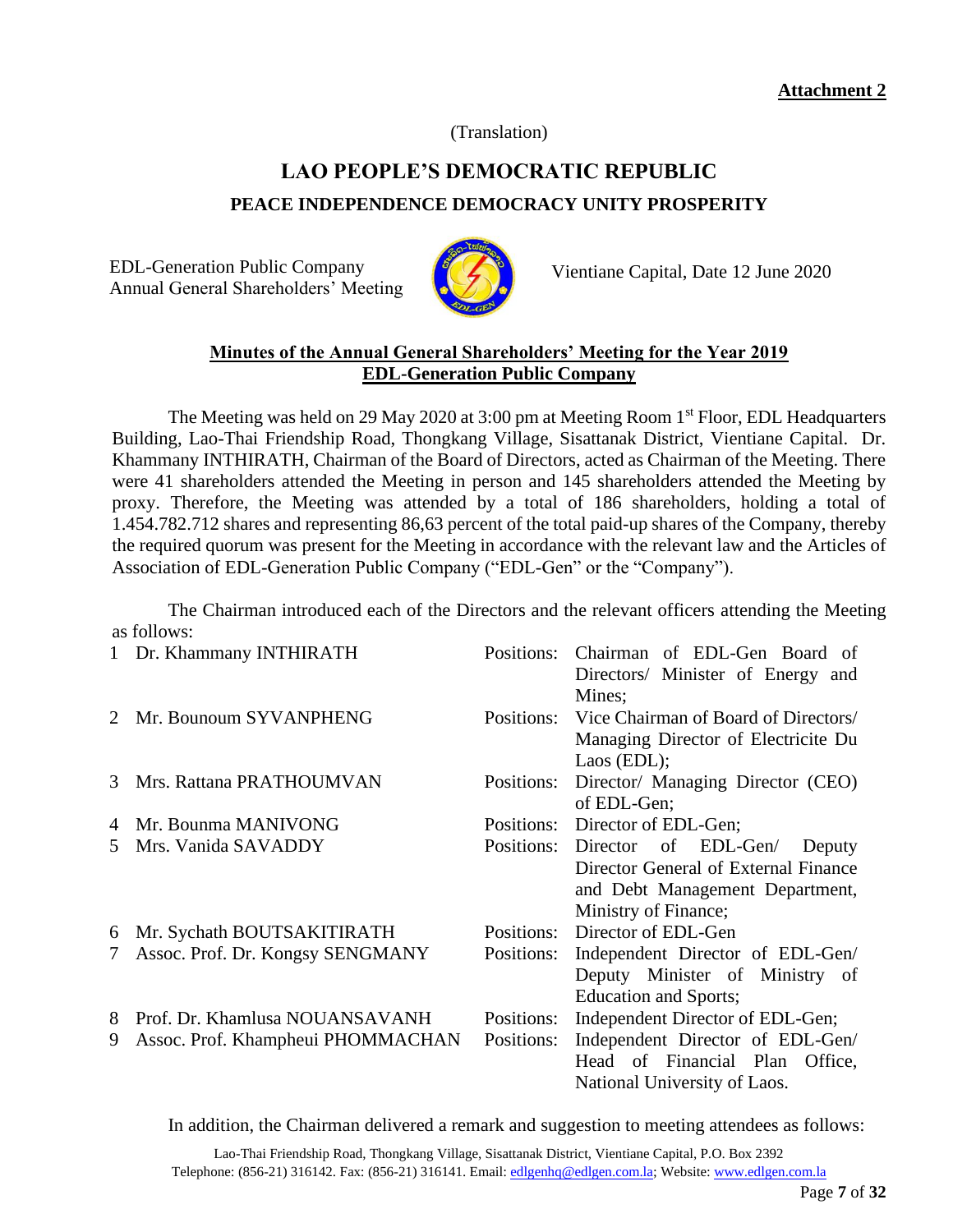Due to the pandemic of the Coronavirus Disease 2019 (COVID-19), which is intensifying and posing threats globally, Lao PDR and EDL-Gen have implemented measures according to the Prime Minister's Order no. 06/PM and instructions of the National Taskforce Committee for COVID-19 Prevention and Control, including their periodically issued legal documents and policies. Despite the total number of confirmed cases has been constant, we must continue implementing protective, prevention and containment measures as a precautionary response to potential renewed outbreak of the disease.

Therefore, the Annual General Shareholders' Meeting this year is organised differently from previous years. We have suggested shareholders to download the Meeting Invitation Letter from the Company and Lao Securities Exchange websites. The Invitation Letter also encouraged shareholders to grant proxy to EDL-Gen independent director to attend and cast votes on their behalf. In addition, the Company also notified that shareholders can send specific questions related to the meeting agenda to the Company in advance, and the Company will provide answers in this Minutes of Meeting.

Prior to entering the meeting room, attendee's body temperature check was conducted in accordance with the National Taskforce, Ministry of Health guideline. Seating arrangement is based on keeping physical distance between attendees and changing the seat arrangement is prohibited. The Company also notified shareholders that refreshments and souvenirs are not provided to reduce infection risk and protect the health and safety of shareholders.

Furthermore, distinguished guests also attended the Meeting including representatives from the Lao Securities Commission Office, the Lao Securities Exchange, Deputy Managing Directors of EDL-Generation Public Company, Deputy Managing Directors of Electricite Du Laos, the independent auditor, the inspection committee for the conduct of meeting and voting, the meeting monitoring and evaluation committee, and the internal audit committee of the Company.

Following this, the Chairman delegated to Mrs. Rattana PRATHOUMVAN, Managing Director of EDL-Gen to explain voting procedure and agenda details as follows:

#### **1. Voting:**

- Each shareholder is entitled to the votes equalling to the number of shares held by them, whereby one share is entitled to one vote.
- In casting votes in each agenda, the Chairman will ask if anyone disapproves.
	- If a shareholder disapproves, the shareholder shall put a mark in the disapprove box in the ballots which were distributed by the Company's staff members before attending the Meeting and raise the marked ballots up for the Company's staff members to collect for vote counting for that agenda. The shareholders who do not raise their ballots up will be deemed that they approve that agenda as proposed to the Meeting.
	- If there is no shareholder raising their ballot, it will be deemed that all shareholders approve as proposed to the Meeting for consideration, except for the case in which the disapproval votes have been clearly specified in the Proxy Form by the shareholders and the Company has already recorded such votes.
- In the case where the shareholders have appointed the proxies to attend the Meeting and to cast the votes as specified by the shareholders in the Proxy Form, the Company has already recorded such votes at the registration for the convenience of the proxies. The proxies are not required to further cast any vote in the ballots during the Meeting.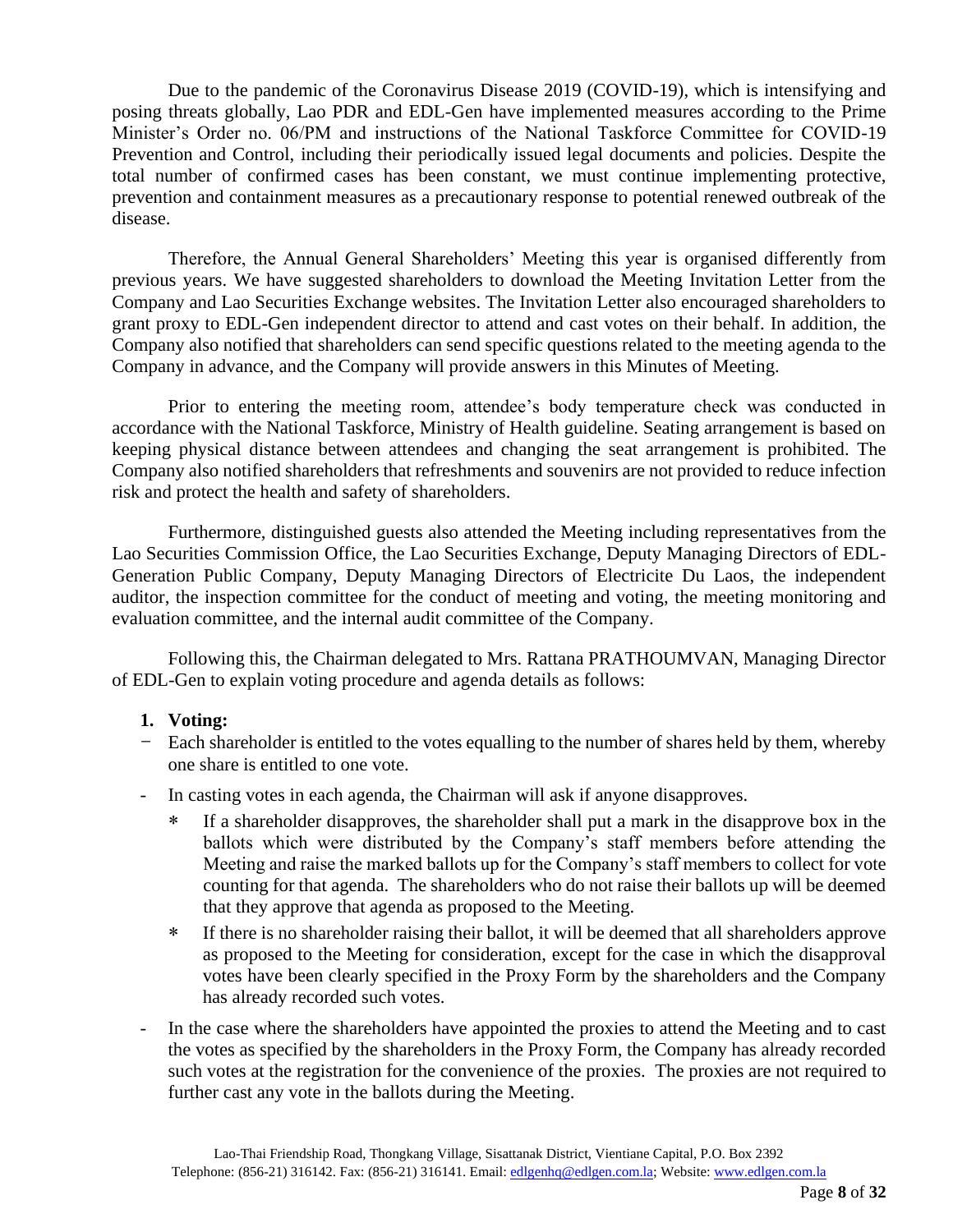#### **2. Vote Counting**

- In vote counting of each agenda, the disapproval votes of the shareholders attending the Meeting in person and by proxy, which the Company recorded the votes at the registration, will be deducted from the amount of the total shares of the shareholders attending the Meeting and casting the votes in each agenda.
- The Chairman will announce the voting result of each Agenda to the Meeting after the vote casting of each agenda is completed by specifying the numbers and percentages of the approval votes and the disapproval votes. The Company will not count the disapproval votes of the shareholders who submit the ballots after the Chairman has announced the voting results of each agenda to the Meeting.

Pursuant to relevant law and regulation, the Company's Annual General Shareholders' Meeting does not allow observers to post questions during the Meeting. Only shareholders of the Company have the right to post questions and contribute comments regarding the meeting agenda.

After that, Mrs. Rattana PRATHOUMVAN, Managing Director of EDL-Gen, began the Meeting according to the agenda as per the details as follows:

#### **Agenda 1. Report on the results of implementing resolutions of previous Annual General Shareholders' Meeting.**

The Managing Director reported the result of implementing resolutions of previous Annual General Shareholders' Meeting to shareholders as follows: Agenda 1, 2, 3, 4, 5 and 6 were successfully implemented as per the Meeting approvals. For Agenda 7 regarding EDL-Gen Energy Complex Plaza Project, the project is currently under legal documents procedures, including a request for a construction permit from Vientiane Capital's Department of Public Works and Transport and awaiting for a credit approval for a project finance loan from ICBC. The project's Concept design, Basic design and Detail design; and a contract with Head Contractor have been completed.

After the Managing Director reported briefly about the Agenda 1, the Chairman encouraged questions and suggestions from the Meeting and there was none.

The Chairman then informed the Meeting that the report on the implementation of resolutions of previous Annual General Shareholders' Meeting is for informing shareholders only without voting required.

**The Annual General Shareholders' Meeting acknowledged the report on the implementation of resolutions of the previous Annual General Shareholders' Meeting presented by Managing Director.** 

#### **Agenda 2. To consider and adopt the Minutes of the Annual General Shareholders' Meeting for the year 2018.**

The Managing Director reported to the Meeting regarding the Minutes of the Annual General Shareholders' Meeting for the year 2018 held on 09 April 2019, details of which included in a copy of the said minutes attached to the Invitation Letter to this Meeting; and the Board of Directors adopted the Minutes as accurate and complete, and agreed to propose to the Meeting to consider and adopt such Minutes of Meeting.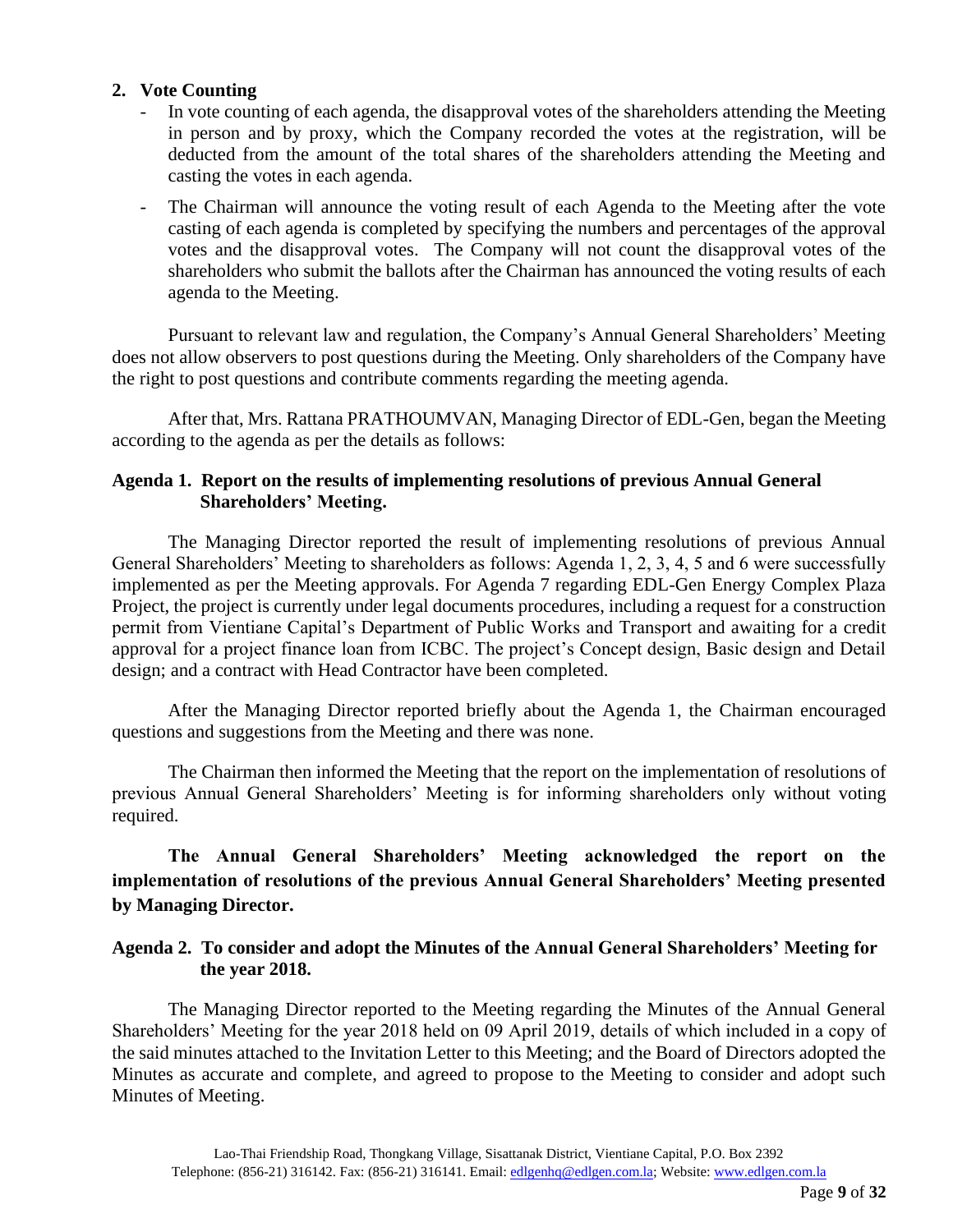After the Managing Director reported briefly about the Agenda 2, the Chairman encouraged questions and suggestions from the Meeting and there was none.

The Chairman then proposed that the Meeting to consider and adopt the Minutes of the Annual General Shareholders' Meeting for the year 2018. For this Agenda, the Meeting must adopt such Minutes by the approval votes of more than half of the total votes attending the Meeting.

#### **Resolution: The Meeting considered and resolved to adopt the Minutes of the Annual General Shareholders' Meeting for the year 2018, held on 09 April 2019 with the votes of more than half of the total votes of shareholders attending the meeting as follows:**

- **Approved with 1.454.936.412 votes, equivalent to 100% of the total votes attending the meeting**

#### **Agenda 3. To consider and adopt the Company's financial statements for the first six-month period of 2019 and no dividend payment from the business operating result for the first six-month period of 2019.**

The Managing Director informed the meeting that pursuant to the authorization from Annual General Shareholders' Meeting of the year 2012, dated 22 April 2013. The Company's business operating result for the first six-month period of 2019 was a net loss with an amount of 147,15 Billion LAK which was reviewed by the independent auditor and disclosed via websites of the Company and the Lao Securities Exchange.

The Company declared no dividend payment to shareholders for the first six-month period of 2019 as there was no net profit from the business performance of the Company for that period.

The Board of Directors thoroughly considered and agreed to propose to the Meeting to consider and adopt the financial statements of the company for the first six-month period of 2019 and no dividend payout to shareholders for the first six-month period of 2019.

After the Managing Director presented the brief report regarding Agenda 3, the Chairman encouraged questions and suggestions from the Meeting and there was none.

The Chairman then proposed to the Meeting to consider and adopt the financial statements of the Company for the first six-month period of 2019 and no dividend payout to shareholders for the first sixmonth period of 2019. For this Agenda, the Meeting must resolve such matters by the approval votes of more than half of the total votes attending the Meeting.

- **Resolution: The Meeting considered and resolved to adopt the Company's financial statements for the first six-month period of 2019 and no dividend payment from the business operating result for the first six-month period of 2019. The Meeting resolved this with the votes of more than half of total votes of shareholders attending the meeting as follows:**
- **Approved with 1.454.908.612 votes, equivalent to 99,9981% of the total votes attending the meeting.**
- **Disapproved with 27.800 votes, equivalent to 0,0019% of the total votes attending the meeting.**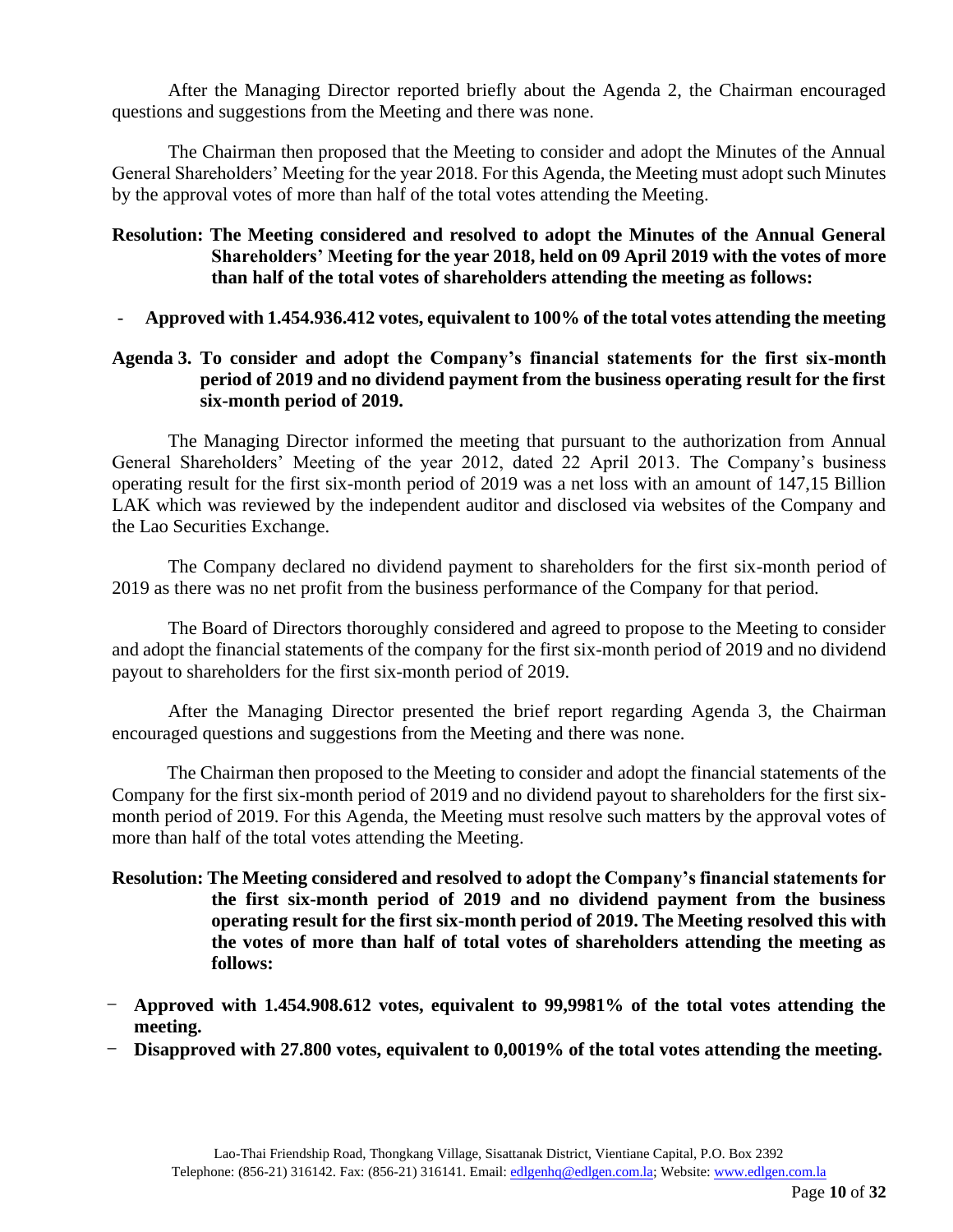# **Agenda 4**. **To consider and adopt the report on the business operating result of the Company for the year 201**9**, the financial statements of the Company for the year 201**9 **and the business plan of the Company for the year 2020.**

The Managing Director reported to the meeting on the business operating result of the Company for the year 2019, the financial statements of the Company for the year 2019, and the business plan of the Company for the year 2020 as follows:

In 2019, the Company operates the business of electricity generation for wholesale to Electricite Du Laos ("EDL") in accordance with Power Purchase Agreement ("PPA") and in compliance with relevant laws and regulations for listed companies on Lao Securities Exchange. The Company has shareholdings in 7 IPPs and EDL-Gen Solar Power Co., Ltd. The Company has a registered capital of 6.717.214.788.000 LAK, which is divided into 1.679.303.697 ordinary shares. EDL-Gen business performance in 2019 is summarized as follows:

- EDL-Gen has an operating installed capacity of 1.231,2 MW, comprising of 699 MW from wholly-owned hydropower plants, 513 MW from shareholdings in IPPs and 19,2 MW from EDL-Gen Solar Power Co., Ltd.
- Total electricity generation was 4.132,35 GWh;
- Total operating revenue was 1.226,97 Billion LAK.
- Total expense was 1.433,32 Billion LAK.
- Total share of profits from investments in associates and joint ventures was 339,38 Billion LAK.
- Total foreign exchange gain was 74,52 Billion LAK.
- The Company has a total net profit of 207,55 Billion LAK.

The Company's Financial Statement for the year ended 2019, audited by the independent auditor, was attached to the Invitation Letter and disclosed via websites of the Company (www.edlgen.com.la) and the Lao Securities Exchange [\(www.lsx.com.la\)](http://www.lsx.com.la/).

The Company payment obligations to the government include royalty fee of 1% of revenue from electricity sales, corporate profit tax of 10%, dividend income tax of 10% and personal income taxes, which amounted to approximately 105,82 Billion LAK in total.

The Company has a total of 717 staff members, in which 125 are females. The Company always places an importance and attention to develop and strengthen its human resources capabilities towards international level.

On 23rd May 2019, TRIS Rating Co., Ltd. maintained "BBB+/Outlook: NEGATIVE" credit rating to EDL-Gen's company and senior unsecured debentures. However, following a downgrade to the credit rating of Lao PDR from TRIS Rating, on 28<sup>th</sup> June 2019, EDL-Gen credit rating level was also downgraded from "BBB+/NEGATIVE" to "BBB/STABLE".

The Company had additional investments in 2019 as follows:

- 1. EDL-Gen executed a shareholders' agreement for the development of EDL-Gen Energy Complex Plaza project.
- 2. Successfully achieved the transfer of shares of Nam Mang 1 (10%), Xayaburi (20%), Donsahong (20%), Nam Ou 2,5,6 (15%) hydropower projects, according to EDL shareholding proportion.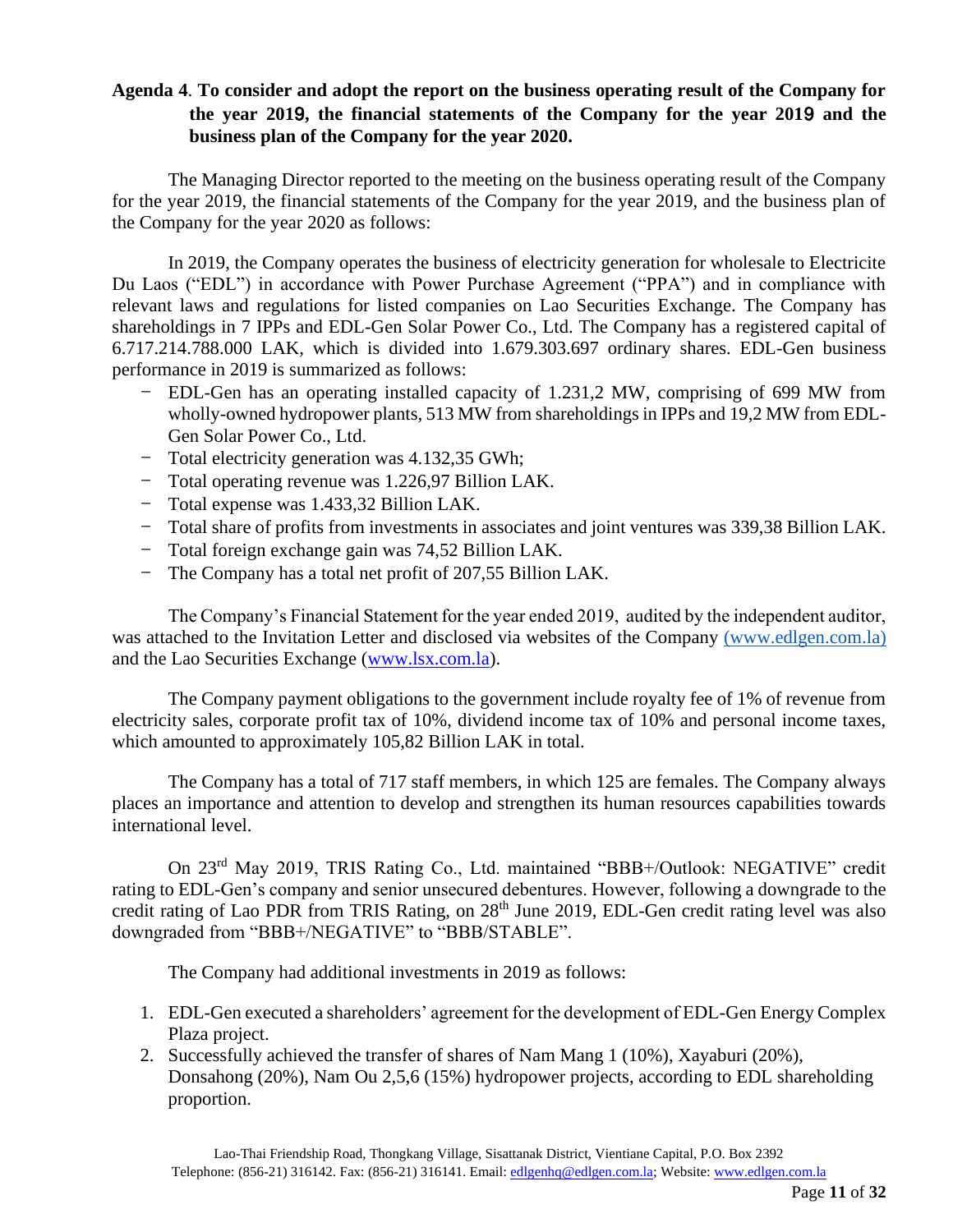- 3. EDL-Gen successfully executed a share transfer agreement of Nam Tha 1 hydropower project between EDL and EDL-Gen.
- 4. Negotiated on asset transfer agreement of Nam Khan 3, Nam Chiane and Xeset 3 hydropower projects; proceeded with negotiation on electricity tariffs for Nam Ngum 1 extension hydropower project (Unit 6, 7, 8); and
- 5. Successfully issued THB senior unsecured debentures in Thailand on 30<sup>th</sup> January 2019, with a total amount of THB 3.839,60 million.

In accordance with the concession agreement, EDL-Gen constantly promoted the social and environmental works in which the Company has contributed a great deal to local communities. The contributions are based on community-based activities, such as tree planting and fingerlings release, provision of educational as well as sport materials to schools nearby hydropower plant sites, provision of healthcare equipment to local health centers, and donation of some clothes/basic necessities to local people living nearby hydropower plants and its vicinities, and those affected by natural disasters, details of which are included in the invitation letter.

In 2020, the Company will implement its business operations in accordance to the Company's clear policies to provide reasonable dividends to shareholders, as well as to keep the electricity business continuously stable. The Company will continue formulate the business operation plan with potentially achievable revenue targets and tightly controlled expenses. In addition, the Company will continue to invest in power projects, including:

1). Projects invested by Electricite Du Laos.

2). Projects in which Electricite Du Laos currently holds equity stakes.

3). Projects under the Company's plan to invest and join venture with domestic and international investors.

Details are provided in the invitation letter and disclosed on the Lao Securities Exchange and the Company websites.

The Board of Directors thoroughly considered and agreed to propose to the shareholders' meeting to consider and adopt the report on the business operating result of the Company of the year 2019, the financial statements of the Company for the year 2019, and the business plan of the Company for the year 2020.

After the Managing Director (CEO) briefly reported on agenda 4, the Chairman encouraged comments and suggestions from the Meeting; but there was no further question.

The Chairman then proposed to the Meeting to consider and adopt the report on the business operating result of the Company for the year 2019, the financial statements of the Company for the year 2019, and the business plan of the Company for the year 2020. For this agenda, the Meeting must resolve such matters by the approval votes of more than half of the total votes attending the Meeting.

- **Resolution: The Meeting considered and resolved to adopt the report on the business operating result of the Company for the year 2019, the financial statements of the Company for the year 2019 and the business plan of the Company for the year 2020. The Meeting resolved this with the votes of more than half of the total votes of shareholders attending the meeting as follows:**
- **Approved with 1.454.935.212 votes, equivalent to 99,99992% of the total votes attending the meeting.**
- **Disapproved with 1.200 votes, equivalent to 0,00008% of the total votes attending the meeting.**

Lao-Thai Friendship Road, Thongkang Village, Sisattanak District, Vientiane Capital, P.O. Box 2392 Telephone: (856-21) 316142. Fax: (856-21) 316141. Email: [edlgenhq@edlgen.com.la;](mailto:edlgenhq@edlgen.com.la) Website: [www.edlgen.com.la](http://www.edlgen.com.la/)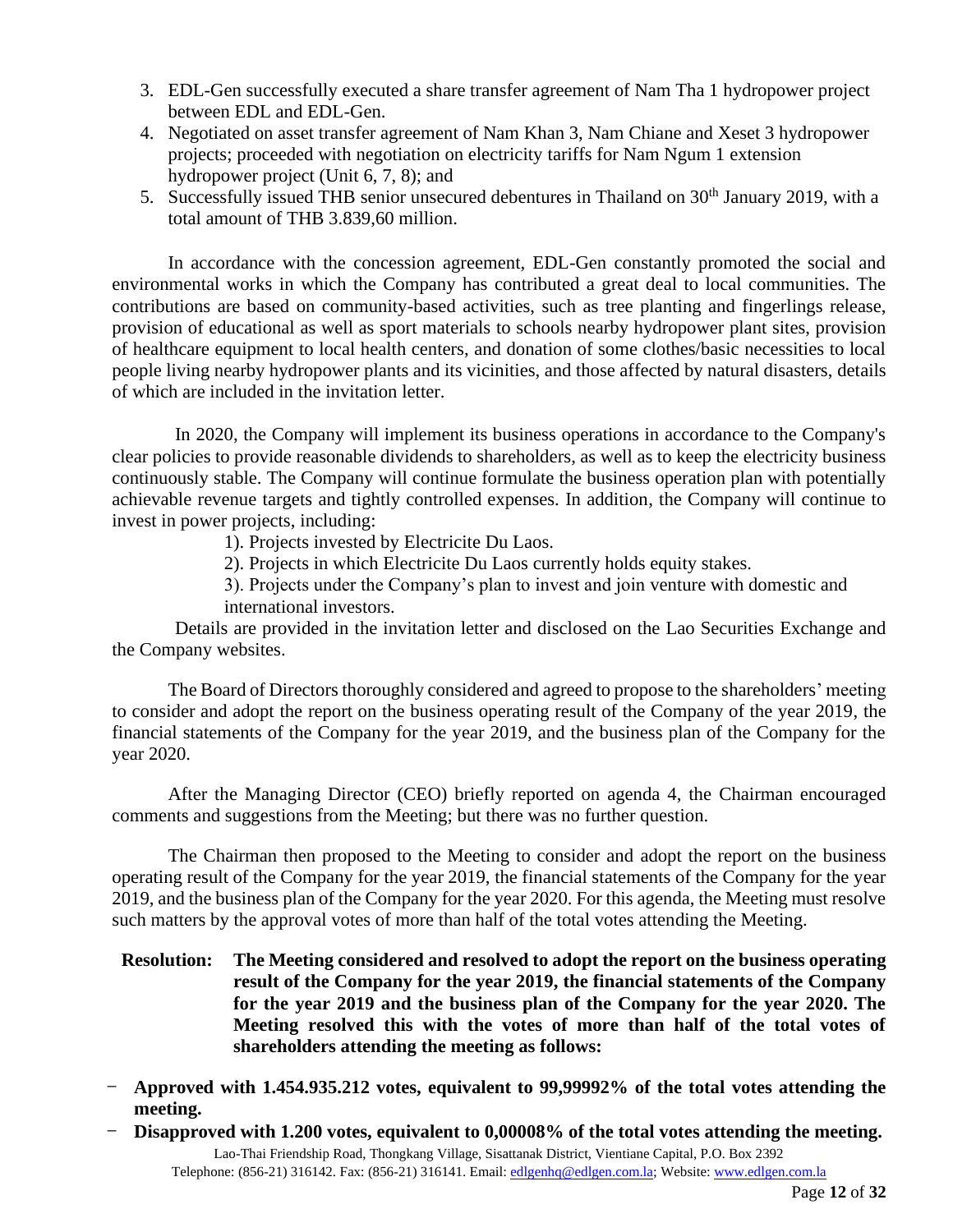#### **Agenda 5. To consider and approve the dividend payment from business operation result for the last six-month period of 2019.**

The Managing Director (CEO) proposed to the meeting in order to consider and approve the dividend payment from business operation result for the last six-month period of 2019. Pursuant to the Company's Articles of Association, the Company has the policy to pay dividend at least 50 percent of the net profit after deducting required legal reserve fund and other reserve fund (if any) every year. The dividend payment will be subject to the economic conditions and future investment plans.

The Company has a net profit of 207,55 Billion LAK from its last six-month period of 2019 business operation. It is proposed to the Annual General Shareholders' Meeting to consider and approve the dividend payment from the Company's business performance for the last six-month period of 2019 after deducting required reserves to shareholders listed in the shareholder register book on the book closing date on **28 May 2020** to determine the right to receive the dividend at the rate of **100 LAK** per share, with the total dividend to be paid of **167,93 Billion LAK**. The dividend payment will be made on **26 June 2020**.

The Board of Directors thoroughly considered and agreed to propose to the shareholders' meeting to consider and approve the dividend payment from business operation result for the last six-month period of 2019.

After the Managing Director (CEO) briefly reported on agenda 5, the Chairman encouraged questions, comments and suggestions from the Meeting, but there was no further question.

The Chairman then proposed to the Meeting to consider and approve the dividend payment from business operation result for the last six-month period of 2019. For this agenda, the Meeting must resolve to approve such matters by the approval votes of more than half of the total votes of shareholders attending the Meeting.

- **Resolution: The Meeting considered and resolved to approve the dividend payment from the Company's business performance for the last six-month period of 2019 after deducting required reserves to shareholders listed in the shareholder register book on the book closing date on 28 May 2020 that determined the right to receive the dividend at the rate of 100 LAK per share, with the total dividend to be paid of 167,93 Billion LAK. The dividend payment will be made on 26 June 2020. The meeting resolved this with the votes of more than half of the total votes of shareholders attending the meeting as follows:**
- **Approved with 1.454.934.412 votes, equivalent to 99,99986% of the total votes attending the meeting.**
- **Disapproved with 2.000 votes, equivalent to 0,00014% of the total votes attending the meeting.**

#### **Agenda 6. To consider and approve the appointment of the independent auditor and the determination of remuneration of the independent auditor for the year 2020-2022.**

The Managing Director (CEO) proposed to the meeting to consider and approve the appointment of the independent auditor and the determination of remuneration of the independent auditor for the year 2020-2022 to ensure that it is in compliance with related regulations and laws. The Company proposed to appoint PricewaterhouseCoopers (Lao) Co., Ltd. ("PwC") to be the Company's independent auditor for the year 2020-2022, due to PwC's successful bidding in audit tender process and PwC had performed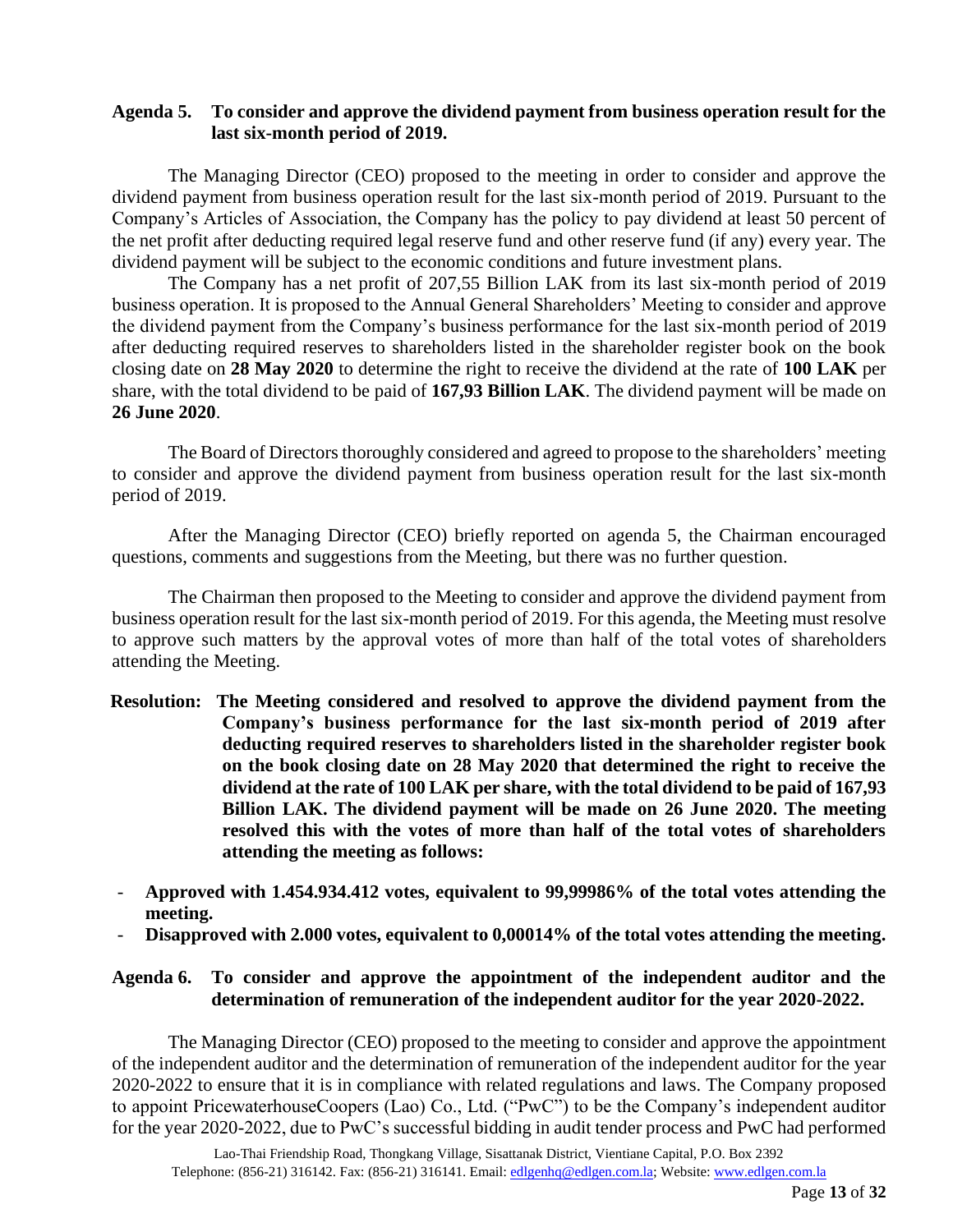well in review and audit company accounts as an independent auditor of EDL-Gen for the year 2011- 2015. The remuneration of the independent auditor shall not exceed 701.215.000 LAK for the year 2020, 722.500.000 LAK for the year 2021, and 744.049.000 LAK for the year 2022.

The Board of Directors thoroughly considered and agreed to propose to the shareholders' meeting to consider approve the appointment and the remuneration of the independent auditor.

After the Managing Director (CEO) briefly reported on agenda 6, the Chairman encouraged comments and questions from the Meeting; but there was no further question.

The Chairman then proposed to the Meeting to consider and approve the appointment and the remuneration of the independent auditor for the year 2020-2022. For this agenda, the Meeting must resolve to approve such matters by the approval votes of more than half of the total votes attending the Meeting.

- **Resolution: The Meeting considered and resolved to approve the appointment of PricewaterhouseCoopers (Lao) Co., Ltd. ("PwC") to be the Company's independent auditor for the year 2020 to 2022. The remuneration of the independent auditor shall not exceed 701.215.000 LAK for the year 2020, 722.500.000 LAK for the year 2021, and 744.049.000 LAK for the year 2022. The meeting resolved this with the votes of more than half of the total votes of shareholders attending the meeting as follows:**
- **Approved with 1.454.919.712 votes, equivalent to 99,9989% of the total votes attending the meeting.**
- **Disapproved with 16.700 votes, equivalent to 0,0011% of the total votes attending the meeting.**

#### **Agenda 7. To consider and approve the meeting allowances for the Board of Directors, Secretary Department to the Board of Directors and other invitees attending the meetings of the Board of Directors.**

The Managing Director (CEO) proposed to the meeting that pursuant to the business operation performance and the corporate frugality direction, it is proposed to the Meeting to approve the Board of Directors meeting allowances for members of the Board of Directors, Secretary Department to the Board of Directors and other invitees by decreasing the multiplier from 2 months to 1,5 months as per the following details:

- 1) Chairman of the meeting receives a meeting allowance equivalent to 100 percent of one and a half month salary of the Managing Director (CEO) (before tax deduction) per each meeting;
- 2) Vice Chairman of the meeting receives a meeting allowance equivalent to 75 percent of one and a half month salary of the Managing Director (CEO) (before tax deduction) per each meeting;
- 3) Each Director receives a meeting allowance equivalent to 50 percent of one and a half month salary of the Managing Director (CEO) (before tax deduction) per each meeting;
- 4) Each of the Secretary Department to the Board of Directors and invitees attending the meeting receives a meeting allowance equivalent to 80 percent of the meeting allowance of a Director per each meeting.

The Board of Directors thoroughly considered and agreed to propose to the shareholders' meeting to consider and approve the meeting allowances for Board of Directors, Secretary Department to the Board of Directors, and other invitees who attend the Board of Directors' meetings.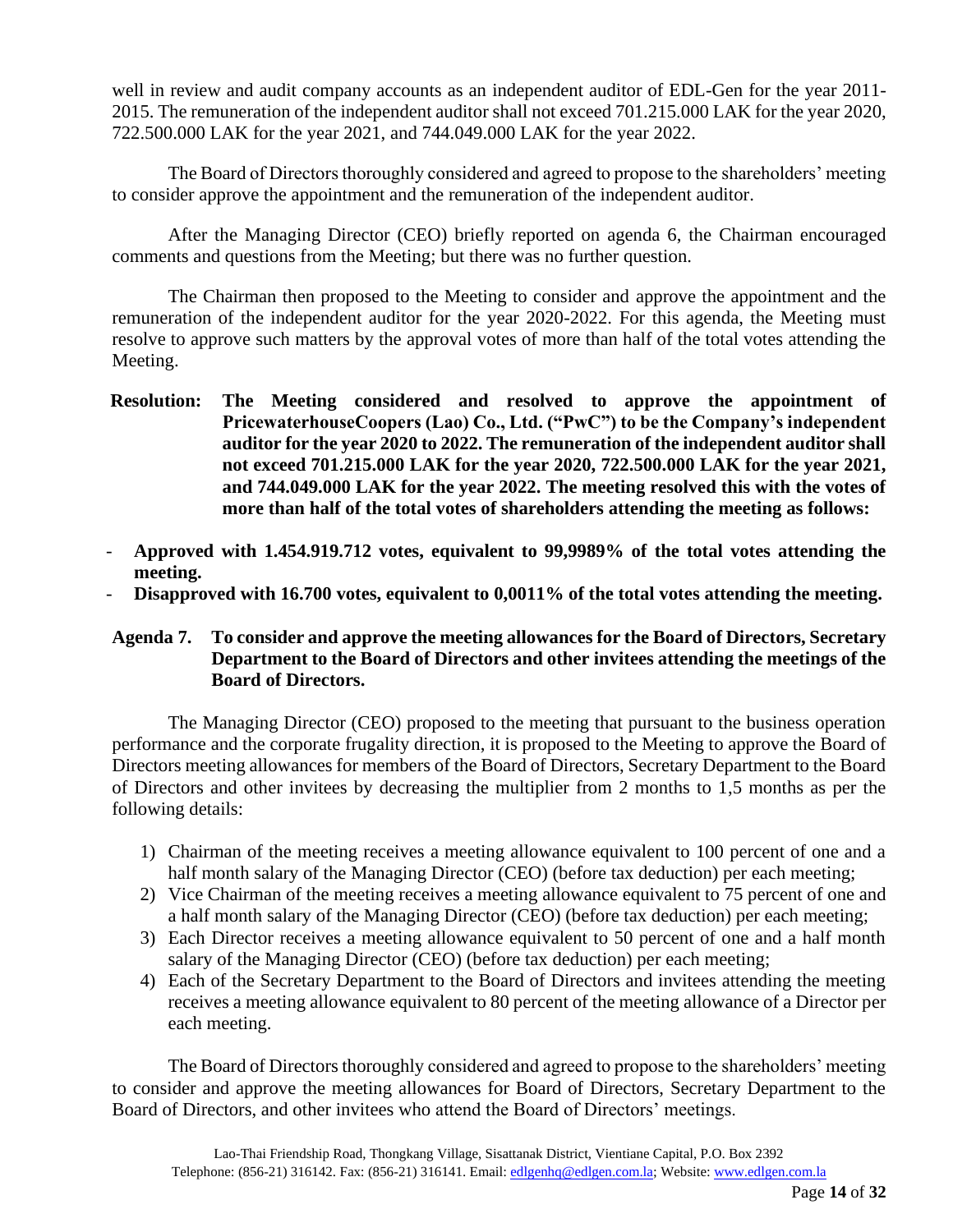After the Managing Director (CEO) briefly reported on agenda 7, the Chairman encouraged comments and questions from the Meeting; but there was no further question.

The Chairman then proposed to the Meeting to consider and approve the meeting allowances for Board of Directors, Secretary Department to the Board of Directors, and other invitees who attend the Board of Directors' meetings. For this agenda, the Meeting must resolve to approve such matters by the approval votes of more than half of the total votes attending the Meeting.

#### **Resolution: The Meeting considered and resolved to approve the meeting allowances for the Board of Directors, Secretary Department to the Board of Directors and other invitees attending the meetings of the Board of Directors by decreasing the multiplier from 2 months to 1,5 months as per the following details:**

- **1) Chairman of the meeting receives a meeting allowance equivalent to 100 percent of one and a half month salary of the Managing Director (CEO) (before tax deduction) per each meeting;**
- **2) Vice Chairman of the meeting receives a meeting allowance equivalent to 75 percent of one and a half month salary of the Managing Director (CEO) (before tax deduction) per each meeting;**
- **3) Each Director receives a meeting allowance equivalent to 50 percent of one and a half month salary of the Managing Director (CEO) (before tax deduction) per each meeting;**
- **4) Each of the Secretary Department to the Board of Directors and invitees attending the meeting receives a meeting allowance equivalent to 80 percent of the meeting allowance of a Director per each meeting.**

**The meeting resolved this with the votes of more than half of the total votes of shareholders attending the meeting as follows:**

- **Approved with 1.454.930.512 votes, equivalent to 99,9996% of the total votes attending the meeting.**
- **Disapproved with 5.900 votes, equivalent to 0,0004% of the total votes attending the meeting.**

# **Agenda 8. To consider and adopt the appointment of the new Board of Directors in replacement of the Board of Directors whose term are finished.**

The Managing Director proposed to the Meeting that pursuant to the minutes of the Annual General Shareholders' Meeting for the Year 2017 dated 20<sup>th</sup> April 2018, Agenda 7, Paragraph 3 of the meeting minutes stipulates that the term of Board of Directors is two years beginning from the Annual General Shareholders' Meeting for the year 2017, and currently the existing members of Board of Directors have fully served for a term of two years.

The Nomination Committee has researched for director candidates from various organisations based on academic qualifications, expertise and skills, business and work experiences for replacement of the Board of Directors whose term expire. The new Board of Directors shall serve a term of two (2) years beginning from the Annual General Shareholders' Meeting for the year 2019. Curriculum Vitae of each member of the new Board of Directors is provided in the Attachment of invitation letter.

The composition of the new Board of Directors is as follows:

1. Dr. Khammany INTHIRATH Minister of Energy and Mines, as Chairman;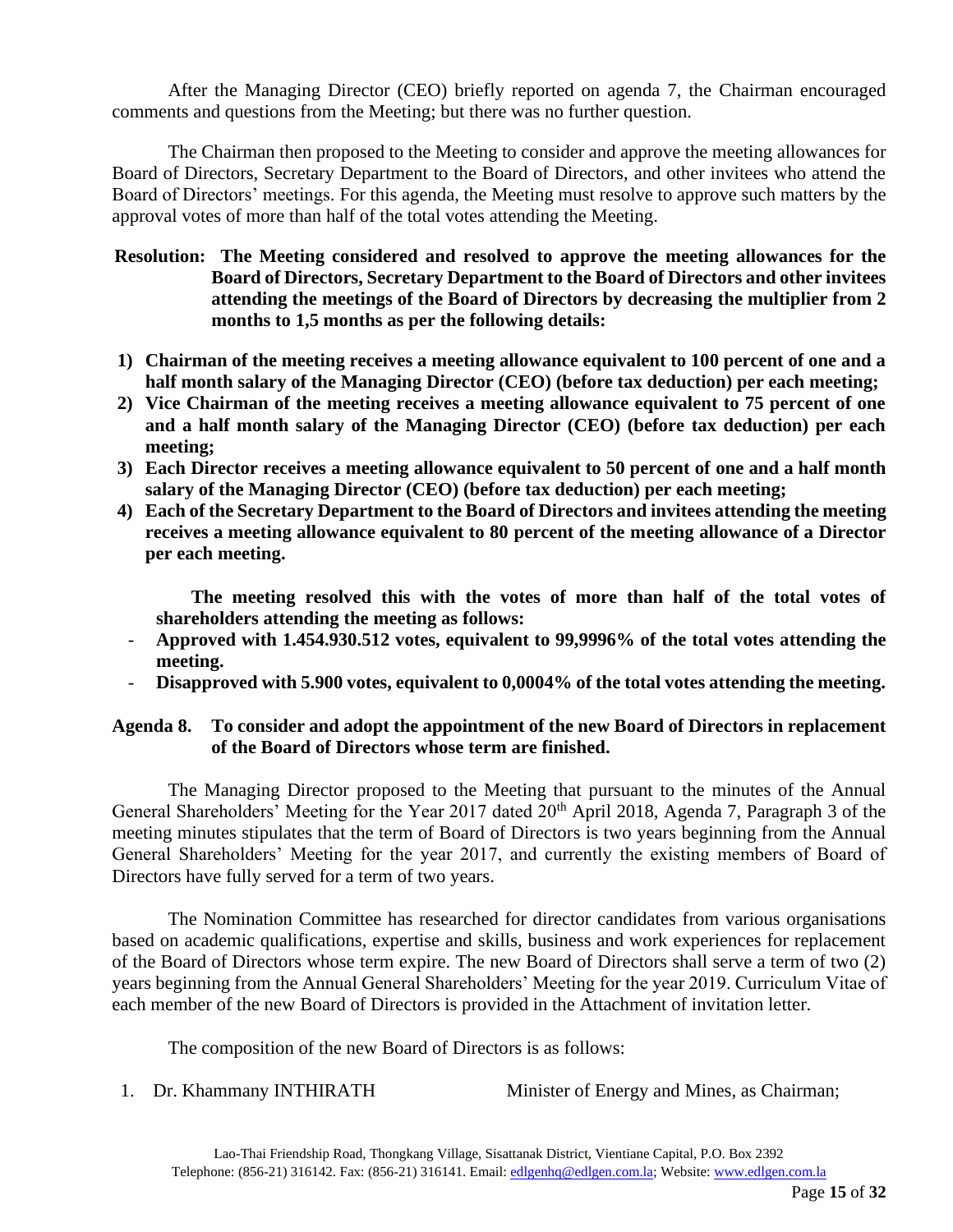| 2. | Mr. Bounoum SYVANPHENG             | Managing Director of EDL, as<br>Vice<br>Chairman; |
|----|------------------------------------|---------------------------------------------------|
| 3. | Mrs. Rattana PRATHOUMVAN           | Managing Director of EDL-Gen, as Director;        |
| 4. | Mr. Khampheng THINNAKONE           | Deputy Director General of State-Owned            |
|    |                                    | Enterprises and Insurance Management              |
|    |                                    | Department, Ministry of Finance,<br>as            |
|    |                                    | Director;                                         |
| 5. | Mr. Somphit KEOVICHIT              | Director General of Energy Business               |
|    |                                    | Department, Ministry of Energy and Mines,         |
|    |                                    | as Director;                                      |
| 6. | Mr. Komonchanh PHETASA             | Deputy Managing Director of EDL, as               |
|    |                                    | Director;                                         |
| 7. | Mr. Khamkeo VISYSOMBATH            | Acting Director General of Banking                |
|    |                                    | Operation Department, Bank of the Lao             |
|    |                                    | PDR, as Independent Director;                     |
| 8. | Mrs. Thavichanh THIENGTHEPVONGSA   | Deputy Director General of Investment             |
|    |                                    | Promotion Department, Ministry of Planning        |
|    |                                    | and Investment, as Independent Director;          |
| 9. | Assoc. Prof. Phouphet KYOPHILAVONG | Vice Dean, Faculty of Economics and               |
|    |                                    | Business Management, National University          |
|    |                                    | of Laos, as Independent Director.                 |

The determination of the authorised persons who can sign to bind the company is as follows:

- 1. Any one of the Chairman of the Board of Directors, or Vice Chairman of the Board of Directors, or the Managing Director (CEO) signs alone with the company's seal affixed; or
- 2. Any two directors jointly sign together with the company's seal affixed.

The Board of Directors thoroughly considered and agreed for the shareholders' meeting to consider and adopt the appointment of the new Board of Directors in replacement of the Board of Directors whose term are finished.

 After the Managing Director reported briefly about agenda 8, the Chairman encouraged questions and suggestions from the Meeting and there was none.

 The Chairman then proposed to the meeting to consider and adopt the appointment of the new Board of Directors in replacement of the Board of Directors whose term are finished. For this agenda, the Meeting must resolve to adopt such matters by the approval votes of more than half of the total votes attending the Meeting.

- **Resolution: The Meeting considered and resolved to adopt the appointment of the new Board of Directors in replacement of the Board of Directors whose term are finished. The new Board of Directors' term is two years and begin from the Annual General Shareholders' Meeting for the year 2019. The details of the Board of Directors are as follows:**
- **1. Dr. Khammany INTHIRATH Minister of Energy and Mines, as Chairman;**

**2. Mr. Bounoum SYVANPHENG Managing Director of EDL, as Vice Chairman;**

Lao-Thai Friendship Road, Thongkang Village, Sisattanak District, Vientiane Capital, P.O. Box 2392 Telephone: (856-21) 316142. Fax: (856-21) 316141. Email: [edlgenhq@edlgen.com.la;](mailto:edlgenhq@edlgen.com.la) Website: [www.edlgen.com.la](http://www.edlgen.com.la/)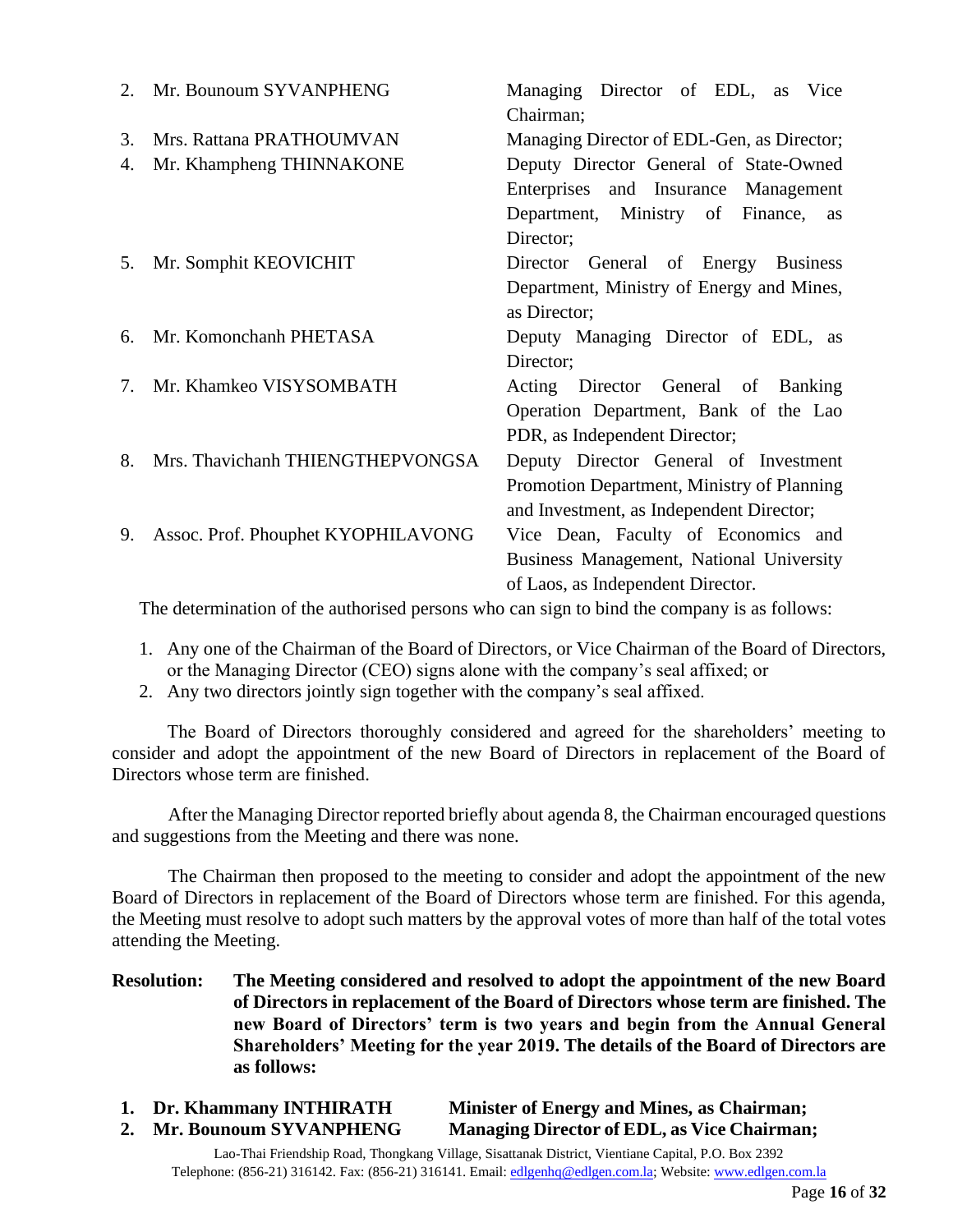| 3. | <b>Mrs. Rattana PRATHOUMVAN</b> | <b>Managing Director of EDL-Gen, as Director;</b>    |
|----|---------------------------------|------------------------------------------------------|
| 4. | Mr. Khampheng THINNAKONE        | Deputy Director General of State-Owned               |
|    |                                 | Enterprises and Insurance Management                 |
|    |                                 | <b>Department, Ministry of Finance, as Director;</b> |
| 5. | Mr. Somphit KEOVICHIT           | <b>General of Energy Business</b><br><b>Director</b> |
|    |                                 | Department, Ministry of Energy and Mines, as         |
|    |                                 | Director;                                            |
| 6. | Mr. Komonchanh PHETASA          | Deputy Managing Director of EDL,<br>as               |
|    |                                 | Director;                                            |
| 7. | Mr. Khamkeo VISYSOMBATH         | <b>Acting Director General of Banking Operation</b>  |
|    |                                 | Department, Bank of the Lao PDR, as                  |
|    |                                 | <b>Independent Director;</b>                         |
| 8. | Mrs. Thavichanh                 | Deputy Director General of Investment                |
|    | <b>THIENGTHEPVONGSA</b>         | <b>Promotion Department, Ministry of Planning</b>    |
|    |                                 | and Investment, as Independent Director;             |
| 9. | <b>Assoc. Prof. Phouphet</b>    | <b>Vice Dean, Faculty of Economics and Business</b>  |
|    | <b>KYOPHILAVONG</b>             | <b>Management, National University of Laos, as</b>   |
|    |                                 | <b>Independent Director.</b>                         |

**The determination of the authorised persons who can sign to bind the company is as follows:**

- **1. Any one of the Chairman of the Board of Directors, or Vice Chairman of the Board of Directors, or the Managing Director (CEO) signs alone with the company's seal affixed; or**
- **2. Any two directors jointly sign together with the company's seal affixed.**

**The Meeting resolved this with the votes of more than half of the total votes of shareholders attending the meeting as follows:**

- − **Approved with 1.454.853.079 votes, equivalent to 99,9943% of the total votes attending the meeting.**
- − **Disapproved with 83.333 votes, equivalent to 0,0057% of the total votes attending the meeting.**

# **Agenda 9. To consider and adopt the amendments to the Articles of Association of the Company, Article 4: Location of Headquarters and Branches, Article 9: Directors; and Article 12: Board of Directors.**

The Managing Director proposed to the Meeting that to ensure the Company's business operation is in line with its corporate documents with regards to changes to Company's headquarters and branches, and changes to names and details of Board of Directors, the Company proposed to the Meeting to amend certain articles in the Articles of Association, namely Article 4: Location of Headquarters and Branches, Article 9: Directors and Article 12: Board of Director as per following details:

- **2) Amendment to Article 4: Location of Headquarters and Branches**: by adding Xeset 3 Hydropower Plant, Nam Khan 3 Hydropower Plant, and Nam Chiane Hydropower Plant, as a result of completing the transfer of the project assets from EDL. Details are included in the attachment to the Invitation Letter.
- **3) Amendment to Article 9 and Article 12:** Update names and details of the new Board of Directors in replacement of the Board of Directors whose term are finished.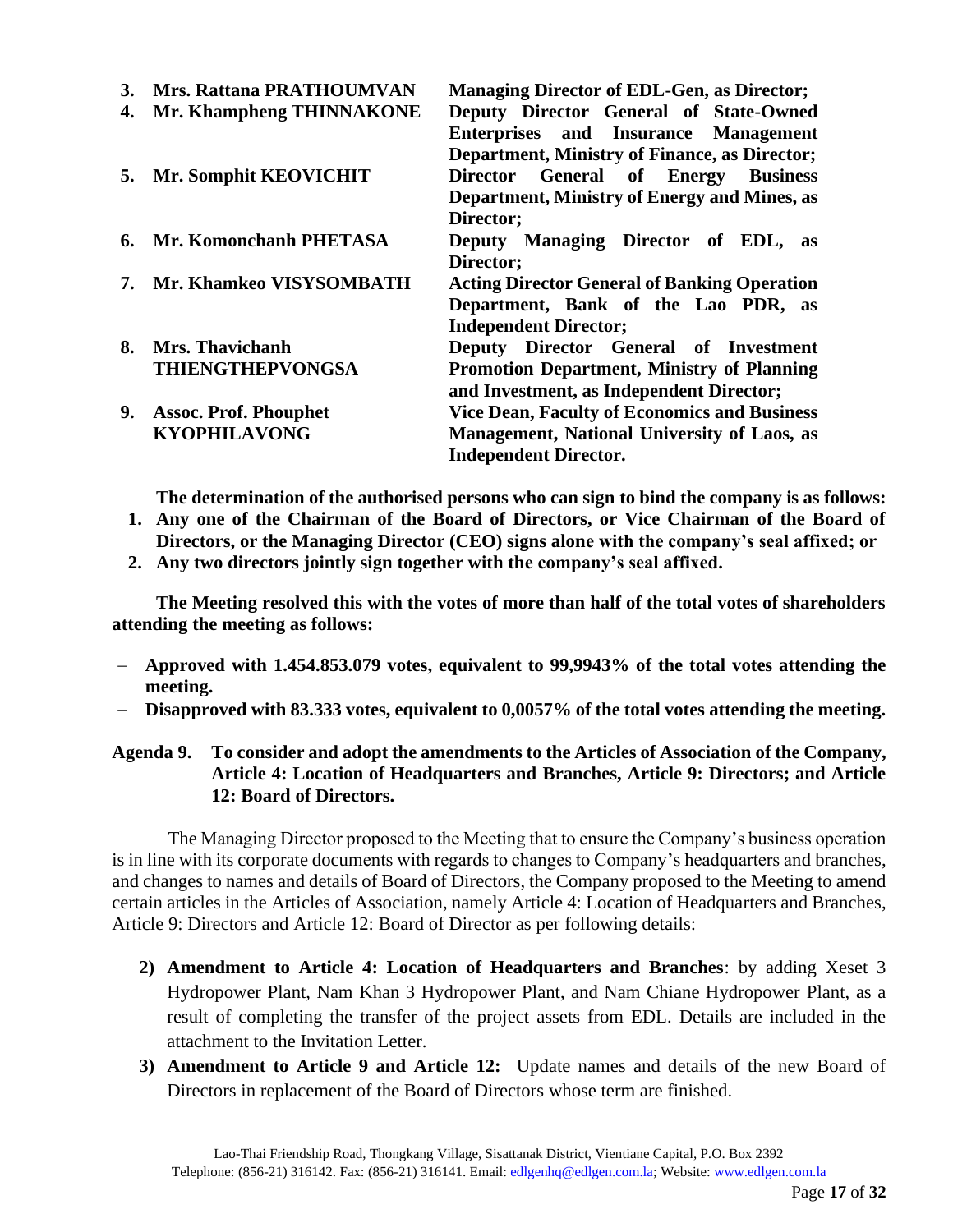And authorised Managing Director and/or any person entrusted by such person to amend the Articles of Association of the Company as per the amendment details above, including the authority to amend Articles of Association according to recommendations and/or orders of the Enterprise Registration officers and/or the officers of the Lao Securities Commission, and the Lao Securities Exchange.

The Board of Directors thoroughly considered and agreed for the shareholders' meeting to consider and adopt the amendments to the Articles of Association of the Company, Article 4: Location of Headquarters and Branches, Article 9: Directors; and Article 12: Board of Directors, including the authorisation as proposed.

 After the Managing Director reported briefly about agenda 9, the Chairman encouraged questions and suggestions from the Meeting and there was none.

 The Chairman then proposed to the Meeting to consider and adopt the amendments to the Articles of Association of the Company, Article 4: Location of Headquarters and Branches, Article 9: Directors; and Article 12: Board of Directors, including the proposed authorisation. For this agenda, the Meeting must resolve to adopt such matters by the approval votes of more than two-thirds (2/3) of the total votes attending the Meeting; and at least 80 percent of total paid-up shares

- **Resolution: The Meeting considered and resolved to adopt the amendments to the Articles of Association of the Company, Article 4: Location of Headquarters and Branches, Article 9: Directors; and Article 12: Board of Directors as per following details:**
	- **1) Amendment to Article 4: Location of Headquarters and Branches**: **by adding Xeset 3 Hydropower Plant, Nam Khan 3 Hydropower Plant, and Nam Chiane Hydropower Plant, as a result of completing the transfer of the project assets from EDL.**
	- **2) Amendment to Article 9 and Article 12: Update names and details of the new Board of Directors in replacement of the Board of Directors whose term are finished.**

**And authorised Managing Director and/or any person entrusted by such person to amend the Articles of Association of the Company as per the amendment details above, including the authority to amend Articles of Association according to recommendations and/or orders of the Enterprise Registration officers and/or the officers of the Lao Securities Commission, and the Lao Securities Exchange.**

**The Meeting resolved this with the votes of more than two-thirds (2/3) of the total votes attending the Meeting; and more than 80 percent of total paid-up shares as follows:**

- **a) Number of shareholders attending the Meeting:**
	- **1. Approved by 189 shareholders, equivalent to 100 percent of the total shareholders attending the meeting**
	- **2. Disapproved with 0 shareholder, equivalent to 0 percent of the total shareholders attending the meeting**
- **b) Number of votes (shares) of shareholders attending the meeting:** 
	- **1. Approved with 1.454.936.412 votes (shares), equivalent to 86,6393% of the total paid-up shares of the Company.**
	- **2. Disapproved with 0 vote (share), equivalent to 0% of the total paid-up shares of the Company.**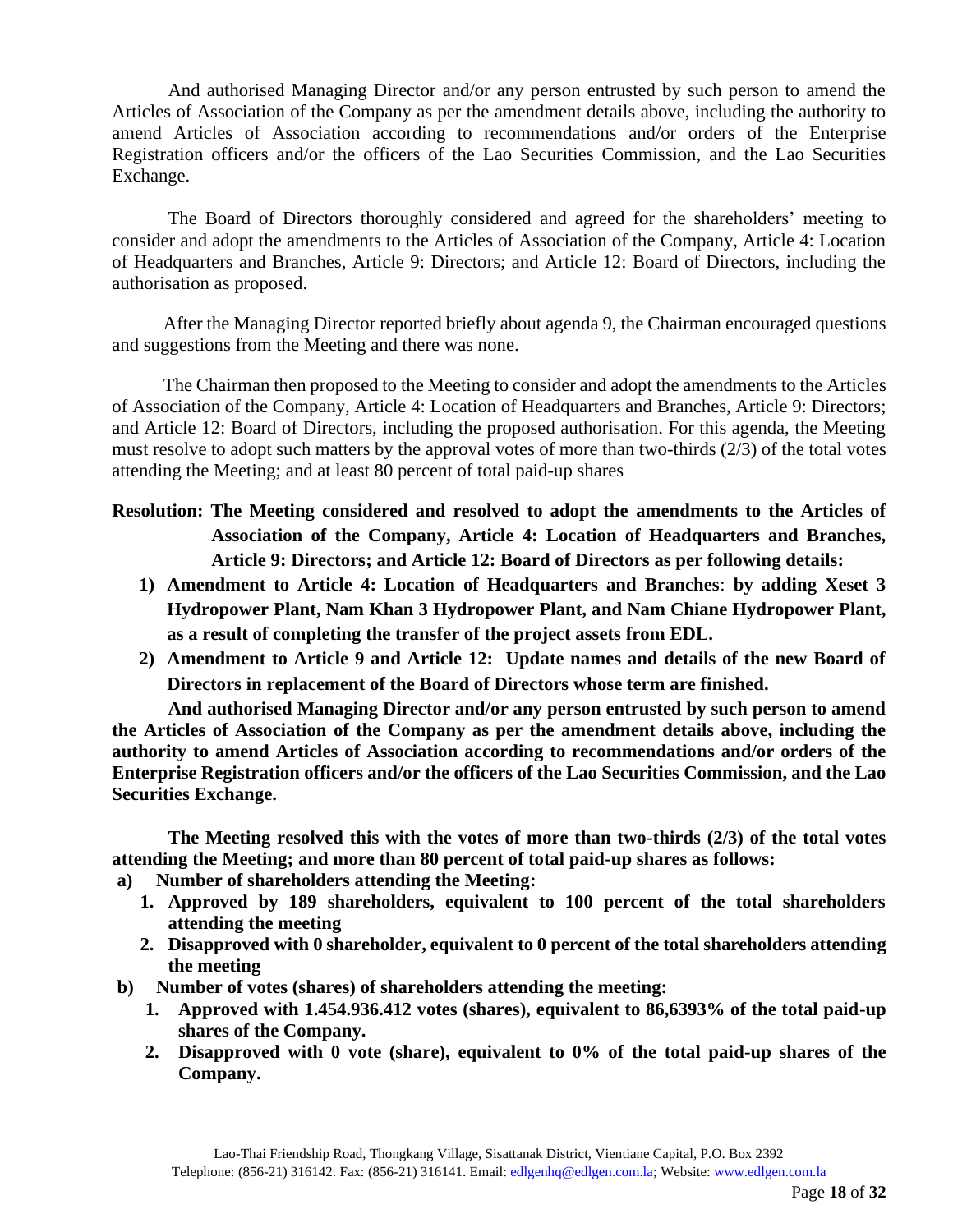After the Meeting considered and resolved all agendas, the Chairman encouraged questions and suggestions from the Meeting and there was none.

At the end of the Meeting, the Chairman informed the Meeting that there were 44 shareholders attending the Meeting in person and 145 shareholders attending the Meeting by proxy, totalling 189 shareholders that hold the total of 1.454.936.412 shares, representing 86,64 percent of the total paid-up shares of the Company.

 The Chairman then extended his sincerest gratitude to the shareholders for attending the Annual General Shareholders' Meeting for the Year 2019 and wished all shareholders and distinguished guests to have good health and success for all of their duty and endeavours.

 As the Meeting completed resolving all agendas and there was no further matter for consideration, the Chairman declared the Meeting closed at 4:00 PM.

> **Chairman of the Meeting** -signature-

Dr. Khammany INTHIRATH

# **Certified by** -signature-

Rattana PRATHOUMVAN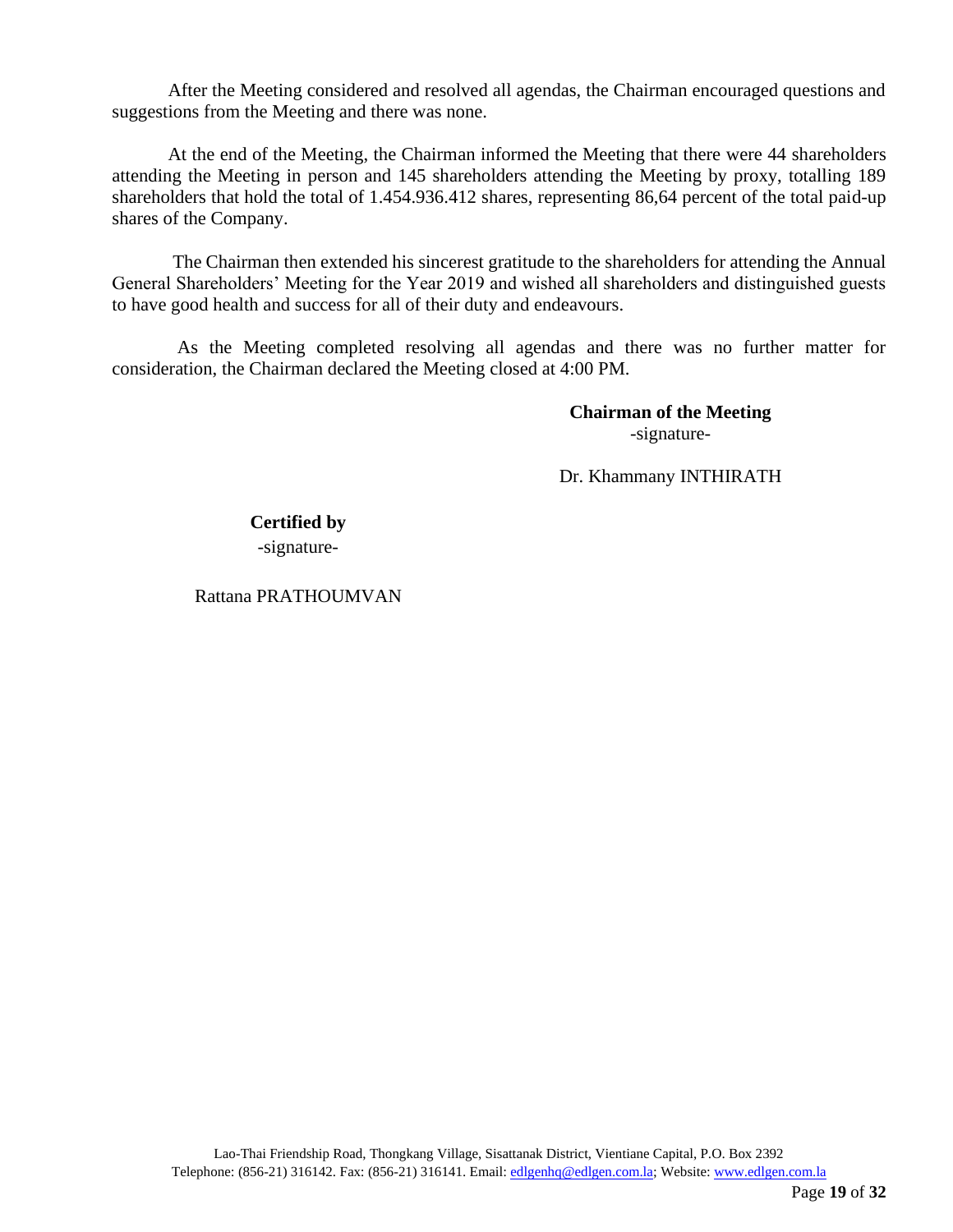**Attachment 3**

**Curriculum Vitae of Vice Chairman of Board of Directors, Managing Director and Deputy Managing Directors.**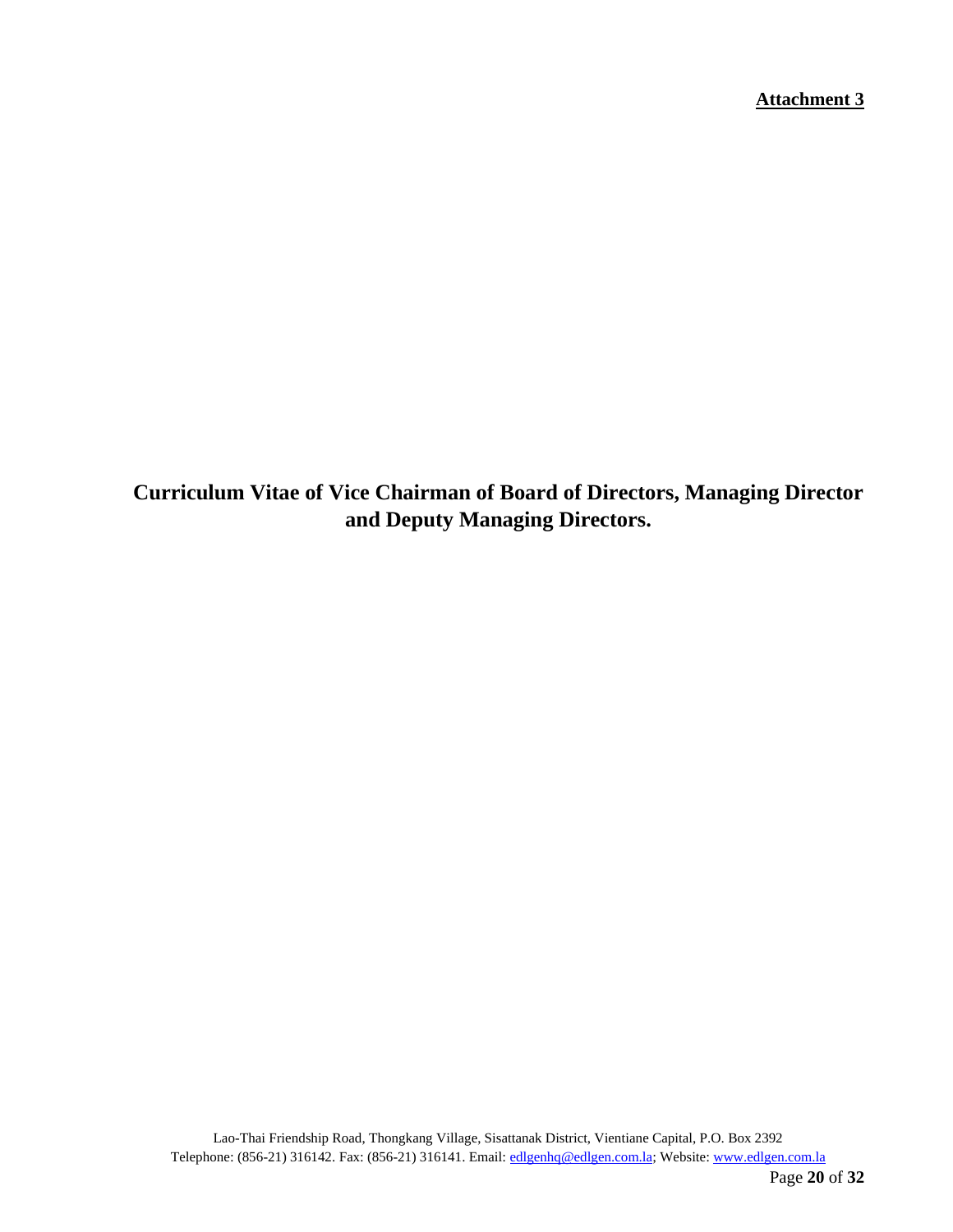# **Curriculum Vitae Mr. Chanthaboun SOUK ALOUN**

| <b>Name and Surname:</b> | Mr. Chanthaboun SOUK ALOUN                                               |
|--------------------------|--------------------------------------------------------------------------|
| Date of Birth:           | 03/05/1973                                                               |
| Age:                     | 47                                                                       |
| <b>Nationality:</b>      | Lao                                                                      |
| <b>Address:</b>          | Donkoiy Village, Sisattanak District, Vientiane Capital                  |
| <b>Education:</b>        | Master of Business Administration, emphasis in Finance, Avila            |
|                          | University, Kansas City, United States.                                  |
|                          | Bachelor of Science Degree in Electrical Engineering, National           |
|                          | University of Laos.                                                      |
| <b>Trainings:</b>        |                                                                          |
| 2008                     | Master Key Legal and Contractual issue in Project Financing, Project     |
|                          | Finance Law and Infrastructure School.                                   |
| 2010                     | Arbitration for Judges. International Law Institute, Washington DC, US.  |
| <b>Work Experience:</b>  |                                                                          |
| 1997-2000                | Chief of Maintenance, Houay Ho Power Co., Ltd., Attapeu Province.        |
| 2000-2001                | Technical Officer in Department of Electricity, Ministry of Industry and |
|                          | Handicraft.                                                              |
| 2004                     | Technical Officer in Department of Energy Promotion and Development,     |
|                          | Ministry of Energy and Mines.                                            |
| 2007                     | Deputy Manager of Contract Negotiation and Management Division,          |
|                          | Energy Promotion and Development Department, Ministry of Energy and      |
|                          | Mines.                                                                   |
| 2008                     | Manager of Contract Negotiation and Management Division, Energy          |
|                          | Promotion and Development Department, Ministry of Energy and Mines.      |
| 2012                     | Deputy Director General of Energy Business Department, Ministry of       |
|                          | Energy and Mines.                                                        |
| 2017                     | Acting Director General of Planning and Cooperation Department, Ministry |
|                          | of Energy and Mines.                                                     |
| 2019-2020                | Director General of Planning and Cooperation Department, Ministry of     |
|                          | Energy and Mines.                                                        |
| 2020-Present             | Acting Managing Director of Electricite Du Laos (EDL).                   |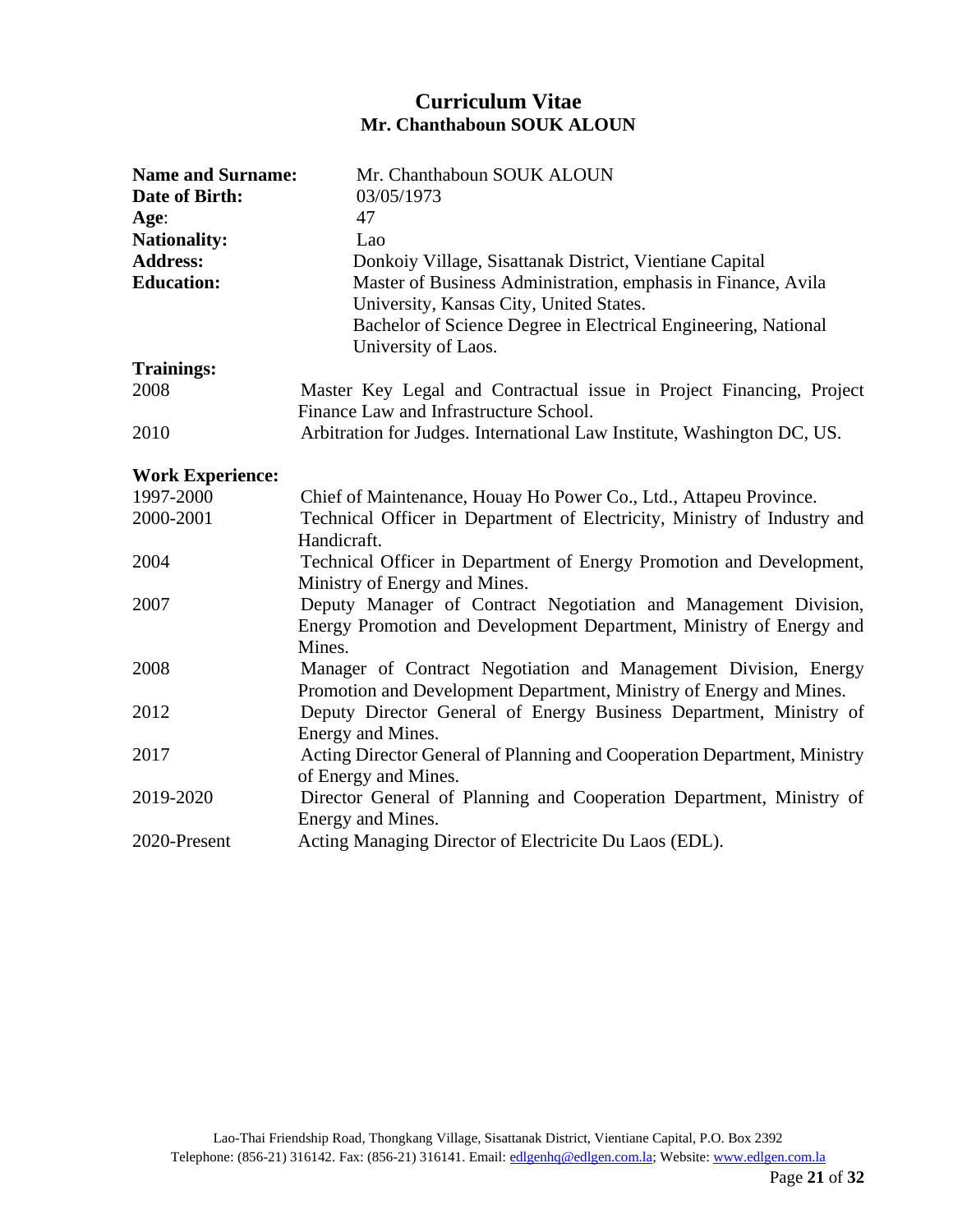# **Curriculum Vitae Mr. Duangsy PHARANHOK**

| <b>Name and Surname:</b> | Mr. Duangsy PHARANHOK                                           |
|--------------------------|-----------------------------------------------------------------|
| Date of Birth:           | 08/03/1962                                                      |
| Age:                     | 58                                                              |
| <b>Nationality:</b>      | Lao                                                             |
| <b>Address:</b>          | Salakham Neua Village, Hadsaiyfong District, Vientiane Capital  |
| <b>Education:</b>        | Master Degree in Electrical Power Systems, Former Soviet Union. |

#### **Trainings:**

| 2001 | Fundamentals of Accounting, Vientiane Province.                            |
|------|----------------------------------------------------------------------------|
| 2002 | Electrical Power Systems, New Zealand.                                     |
| 2014 | Accelerated 5-month course on Public Administration Theories, Lao National |
|      | Academy of Politics and Public Administration.                             |

#### **Work Experience:**

| 1985-1988 | Deputy Project Manager of Electrical Power Survey, Hydropower Survey Unit,         |
|-----------|------------------------------------------------------------------------------------|
|           | Ministry of Industry, Handicraft and Forestry, Electrical Power Survey Project for |
|           | Xayabouly, Xiengkhuang, Champasak, Salavanh, Attapeu and Xekong Provinces.         |
| 1989-1991 | Deputy Head of Power Construction and Installation Unit, Khammouane Province,      |
|           | Ministry of Industry and Handicraft.                                               |
| 1992-1994 | Deputy Head of Power Construction and Installation Unit, Salavanh Province,        |
|           | Ministry of Industry and Handicraft.                                               |
| 1995-2006 | Director of Electricite Du Laos (EDL) Bolikhamxay Branch.                          |
| 2006-2011 | Director of Power Distribution Department, EDL.                                    |
|           | 2012-Present Deputy Managing Director of EDL.                                      |
|           |                                                                                    |

- ❖ Current Board of Directors position in 01 Company:
	- 1) Xekaman 3 Power Co., Ltd.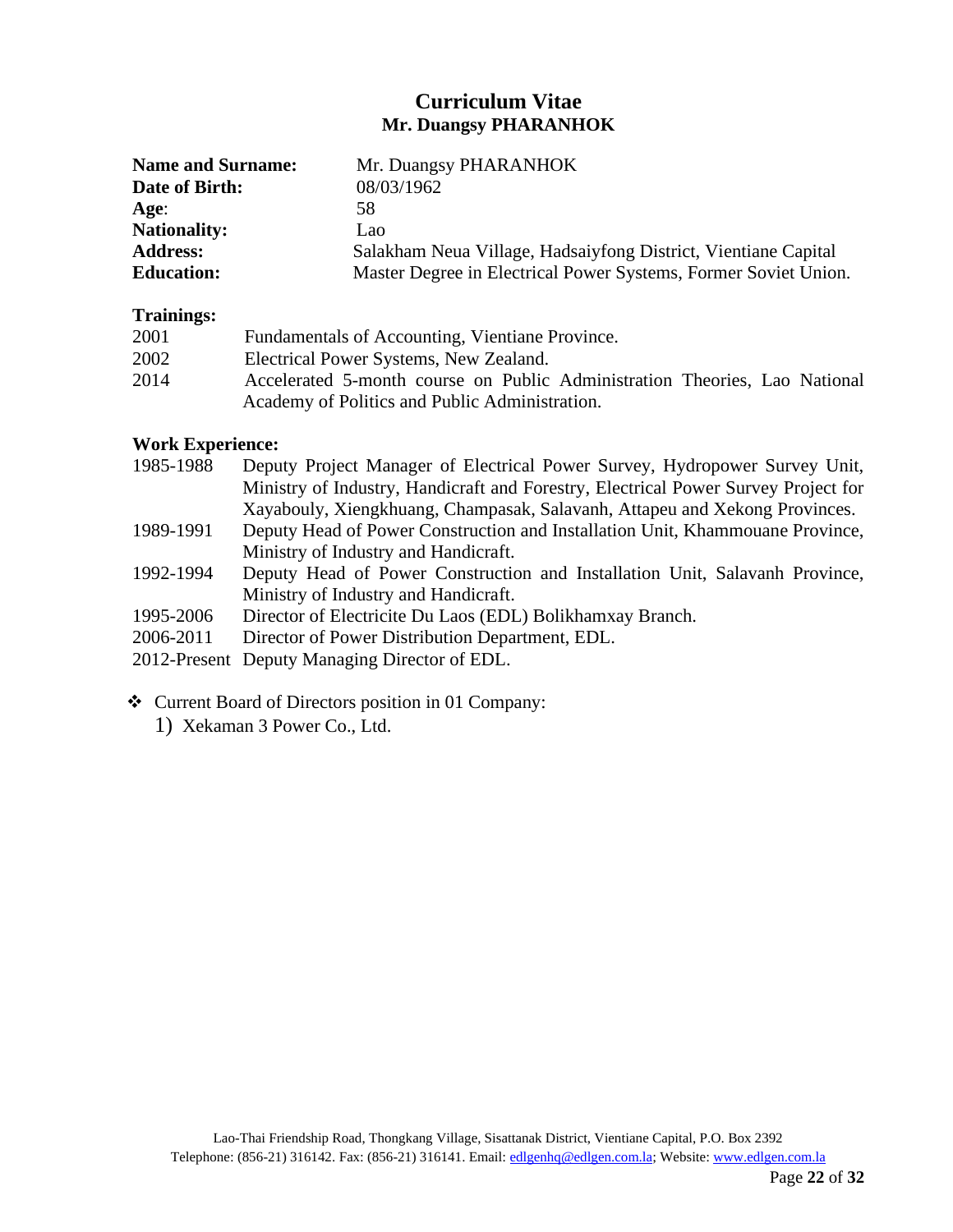# **Curriculum Vitae Mr. Vongsakoun YINGYONG**

| <b>Name and Surname:</b> | Mr. Vongsakoun YINGYONG                                                  |  |  |
|--------------------------|--------------------------------------------------------------------------|--|--|
| Date of Birth:           | 05/10/1964                                                               |  |  |
| Age:                     | 56                                                                       |  |  |
| <b>Nationality:</b>      | Lao                                                                      |  |  |
| <b>Address:</b>          | Nalao Village, Sikhottabong District, Vientiane Capital                  |  |  |
| <b>Education:</b>        | Master's degree in Hydropower Turbine and Control Systems,               |  |  |
|                          | Machine Construction Institute, Former Soviet Union.                     |  |  |
| <b>Trainings:</b>        |                                                                          |  |  |
| 1991-1993                | Repair and Maintenance of Hydropower Turbine at Machine                  |  |  |
|                          | Construction Institute, Former Soviet Union.                             |  |  |
| 1995                     | Repair of water and wind pump, water gate valve and pipe, shaft          |  |  |
|                          | alignment of turbine and generator, bearing and lubrication at IKATAM    |  |  |
|                          | University, Malaysia.                                                    |  |  |
| 2001                     | Market Economic Management by PricewaterhouseCoopers Institute.          |  |  |
| 2001                     | Accounting Management, Managing Hydropower Institute.                    |  |  |
| 2007                     | Small Scale and Clean Energy Power (Solar and Wind Power) at             |  |  |
|                          | TEPCO, Japan.                                                            |  |  |
| <b>Work Experience:</b>  |                                                                          |  |  |
| 1993-1999                | Manager of Mechanical Division, Construction Division and Administration |  |  |
|                          | Division at Selabam Hydropower Plant, Electricite Du Laos.               |  |  |
| 1999-2010                | Director of Selabam Hydropower Plant.                                    |  |  |
| 10/03-18/06/2010         | Deputy Director of Xeset 1-2 Hydropower Plant.                           |  |  |
| 2010-2011                | Director of Construction of Houay Lamphanh Gnai Hydropower Project.      |  |  |
| 2013-2017                | Deputy Director of Hydropower Construction Department, EDL.              |  |  |
|                          | Director of Construction of Nam Ngum 3 Hydropower Project.               |  |  |
| 2011-Present             | Deputy Director of Hydropower Construction Department and Joint Venture  |  |  |
|                          | Project Management.                                                      |  |  |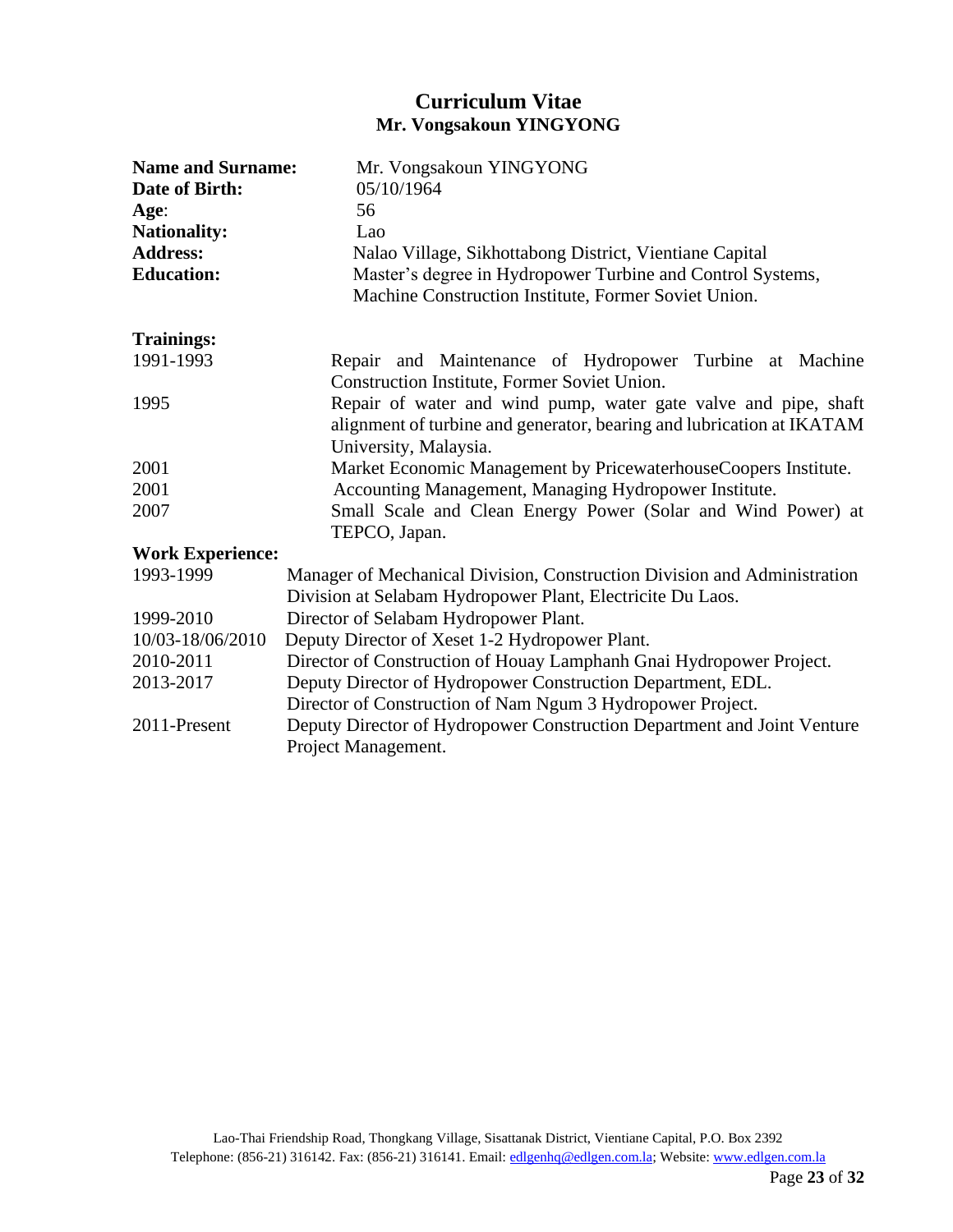# **Curriculum Vitae Mrs. Souksanh PHONGPHILA**

| <b>Name and Surname:</b> | Mrs. Souksanh PHONGPHILA                                                                                                                                                                                  |  |  |
|--------------------------|-----------------------------------------------------------------------------------------------------------------------------------------------------------------------------------------------------------|--|--|
| Date of Birth:           | 04/12/1965                                                                                                                                                                                                |  |  |
| Age:                     | 55                                                                                                                                                                                                        |  |  |
| <b>Nationality:</b>      | Lao                                                                                                                                                                                                       |  |  |
| <b>Address:</b>          | Thongtoum Village, Chanthabouly District, Vientiane Capital                                                                                                                                               |  |  |
| <b>Education:</b>        | <b>International Master of Business Administration at National</b><br>Academy of Politics and Public Administration (NAPPA).                                                                              |  |  |
| <b>Trainings:</b>        |                                                                                                                                                                                                           |  |  |
| 1991                     | Telecommunication organised by Tata Consulting Engineers, Vientiane Capital.                                                                                                                              |  |  |
| 1992                     | Industrial Electronics & Instrumentation $-$ India (Indian Institute of Foreman<br>Training).                                                                                                             |  |  |
| 1996                     | Basic Administration organised by Tenaga Nasional Berhal, IKATAN, Malaysia.                                                                                                                               |  |  |
| 1998                     | English for Lao Youth at Regional Language Centre, Language Teaching Institute<br>Singapore, Southeast Asian Ministers of Education Organization, Singapore.                                              |  |  |
| 2003                     | Environmental Impact Assessment of Power, Mining and Road Infrastructure<br>Development Projects in Lao PDR organised by Science, Technology and<br>Environment Organisation, and funded by SIDA, Sweden. |  |  |
| 2006                     | Small scaled power project development at Indian Institute of Technology,<br>Alternate Hydro Energy Centre, Roorkee, India.                                                                               |  |  |
| 2011                     | Business Finance in Capital Market for Professional Executive (BCP-2) at<br>Boutviseth College.                                                                                                           |  |  |
| 2011                     | The Process of Social Impact Assessment, International Centre for Hydropower<br>(ICH), Norway.                                                                                                            |  |  |
| 2013                     | HAPUA Working Group No. 5 - Human Resource Workshop on Leadership<br>Development Model, Leadership Assessment and Talent Development, at National<br>Transmission Corporation, the Philippines.           |  |  |
| 2015                     | Organizational and HR Flexibility Workshop, organised by HAPUA Working<br>Group No. 5 on Human Resources, Malaysia.                                                                                       |  |  |
| 2017                     | ASEAN Government Leadership Program, GE Crotonville, the USA.                                                                                                                                             |  |  |
|                          |                                                                                                                                                                                                           |  |  |

#### **Work Experience:**

| 1987-1994 | Technical Officer, Communication of Transmission System and Substations, EDL. |  |  |  |  |
|-----------|-------------------------------------------------------------------------------|--|--|--|--|
|-----------|-------------------------------------------------------------------------------|--|--|--|--|

- 1994-1997 Technical Officer, Managing Director Office, EDL.
- 1997-1999 Manager of Service Office, EDL.
- 1999-2002 Assistant Manager of Managing Director Office, EDL.
- 2002-2006 Assistant Manager of Social-Environmental Office, EDL.
- 2006-2011 Manager of Administration Office, EDL.
- 2011-2016 Director of Administration and Corporate Support Department, EDL-Gen.
- 2016-Present Assistant to Managing Director/Director of Planning Department, EDL-Gen.
- ❖ Current Board of Directors positions in 03 Companies:
	- 1) Nam Bi Power Co., Ltd.
	- 2) Nam Ngiep 2 Power Co., Ltd.
	- 3) Nam Lik 1-2 Power Co., Ltd.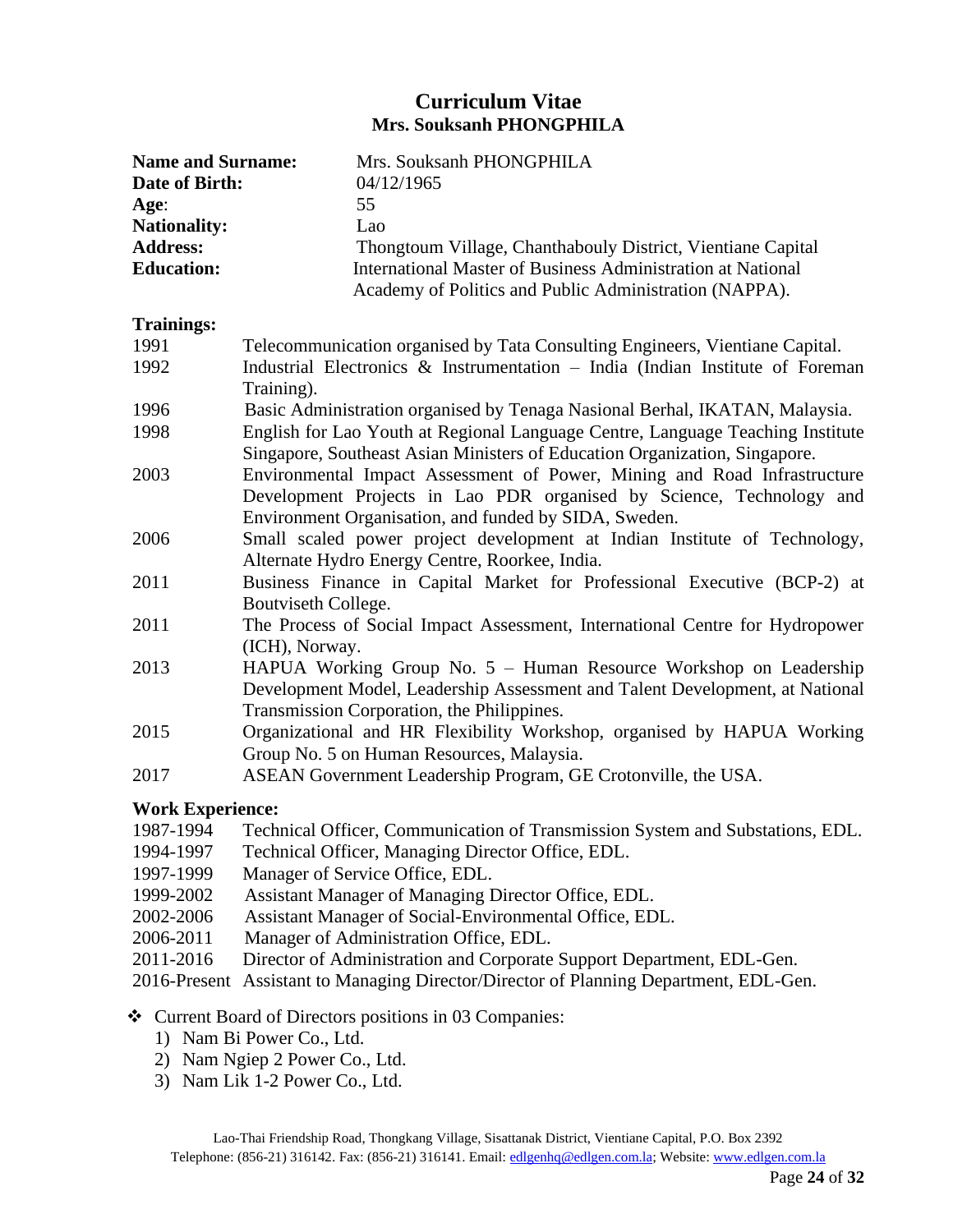# **Curriculum Vitae Mr. Vanhseng VANNAVONG**

| <b>Name and Surname:</b> | Mr. Vanhseng VANNAVONG                                      |
|--------------------------|-------------------------------------------------------------|
| Date of Birth:           | 30/03/1974                                                  |
| Age:                     | 46                                                          |
| <b>Nationality:</b>      | Lao                                                         |
| <b>Address:</b>          | Thongpong Village, Sikhottabong District, Vientiane Capital |
| <b>Education:</b>        | Master of Accounting, National University of Laos.          |

#### **Trainings:**

| Trained and granted with a certificate of accounting, Pakpasak Technical College. |
|-----------------------------------------------------------------------------------|
| Trained accounting consultancy, Lao Institute of Certified Public Accountants     |
| (LICPA).                                                                          |
| Bachelor of Financial Management and Banking, Rattana College of Business         |
| Administration.                                                                   |
| 45-Day Politics and Public Administration Theories.                               |
| Master of Accounting, National University of Laos.                                |
| Director Certification Program (DCP), Thai Institute of Directors (IOD).          |
| CMA-GMS International Program at Capital Market Academy, Thailand.                |
|                                                                                   |

#### **Work Experience:**

| Teacher Assistant at N.E.C Training Centre.           |
|-------------------------------------------------------|
| Deputy Manager of Accounting Office, EDL.             |
| Acting Director of Finance Department, EDL-Gen.       |
| 2016-Present Director of Finance Department, EDL-Gen. |
|                                                       |

- ❖ Current Board of Directors positions in 04 Companies:
	- 1) Houay Ho Power Co., Ltd.
	- 2) Nam Dik 1 Power Co., Ltd.
	- 3) Lower Houay Lamphanh Power Co., Ltd.
	- 4) Nam Bi Power Co., Ltd.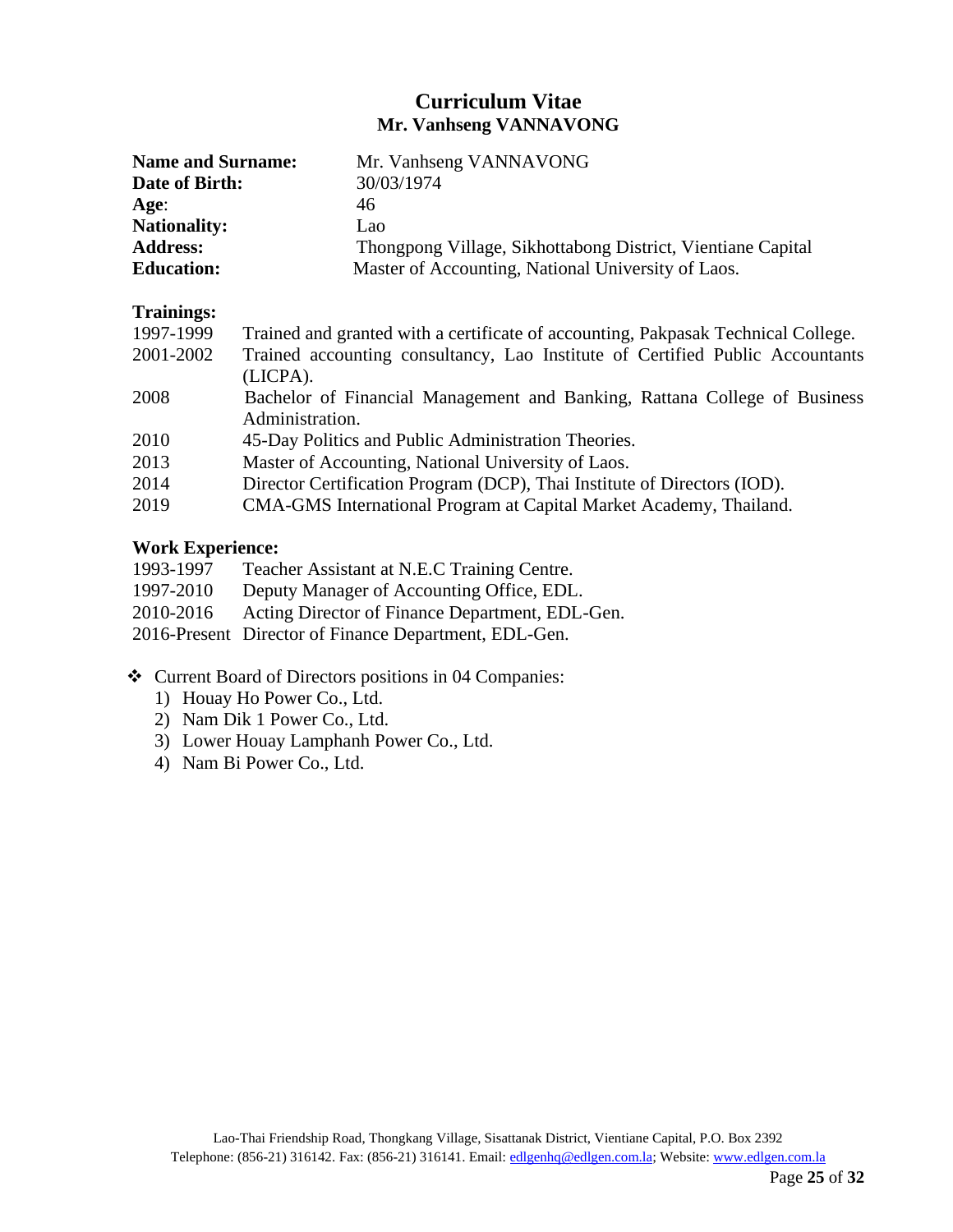# **Attachment 4**

# ໃບມອບສນັທະ **PROXY**

 $\overline{1}$ 

|                                                        |                                          | Written at      |                                                                                                              |
|--------------------------------------------------------|------------------------------------------|-----------------|--------------------------------------------------------------------------------------------------------------|
|                                                        |                                          |                 |                                                                                                              |
|                                                        |                                          |                 | DateMonthYear                                                                                                |
|                                                        |                                          |                 |                                                                                                              |
| I/We                                                   |                                          |                 | Nationality date, month and year of birth                                                                    |
|                                                        |                                          |                 |                                                                                                              |
| ID card number                                         | Reside at <b>Willage</b>                 |                 | Road                                                                                                         |
|                                                        |                                          |                 |                                                                                                              |
| <b>District</b>                                        | Province                                 |                 |                                                                                                              |
| (2) ເປັນຜູ້ຖືຮຸ້ນຂອງບໍລິສັດຜະລິດ–ໄຟຟ້າລາວມະຫາຊິນ.      |                                          |                 |                                                                                                              |
| Being a shareholder of EDL-Generation Public Company.  |                                          |                 |                                                                                                              |
|                                                        |                                          |                 | ົໂດຍຖືຮຸ້ນສາມັນຈຳນວນລວມທັງໝົດ……………………………………………….ຮຸ້ນຊຶ່ງເທົ່າກັບຈຳນວນສຽງທີ່ຈະລຶງຄະແນນສຽງໄດ້.                 |
|                                                        |                                          |                 | holding the ordinary shares in the total amount of shares, which are equivalent to the same number of votes. |
|                                                        |                                          |                 |                                                                                                              |
| (3) ຂໍມອບໝາຍໃຫ້                                        |                                          |                 |                                                                                                              |
| Hereby appoint                                         |                                          |                 |                                                                                                              |
|                                                        |                                          |                 |                                                                                                              |
| Mr./Ms.                                                |                                          |                 | age years, reside at                                                                                         |
|                                                        |                                          |                 |                                                                                                              |
| Road                                                   | Village                                  | <b>District</b> |                                                                                                              |
|                                                        |                                          |                 |                                                                                                              |
| Province                                               | Postal Code                              |                 | or                                                                                                           |
|                                                        |                                          |                 |                                                                                                              |
|                                                        |                                          |                 |                                                                                                              |
| Mr. Khamkeo VISYSOMBATH                                |                                          |                 | age 45 years, resides at 015                                                                                 |
|                                                        |                                          |                 |                                                                                                              |
| Road                                                   | Village Phonxay <b>District Xaysetha</b> |                 |                                                                                                              |
| ແຂວງ ນະຄອນຫຼວງວຽງຈັນ ……ລະຫັດໄປສະນີ 2392 …………………… ຫຼື   |                                          |                 |                                                                                                              |
| Province Vientiane Capital Postal Code 2392            |                                          |                 | or                                                                                                           |
|                                                        |                                          |                 |                                                                                                              |
|                                                        |                                          |                 |                                                                                                              |
| Mrs. Thavichanh THIENGTHEPVONGSA age 48 years,         |                                          |                 | resides at 23/8                                                                                              |
|                                                        |                                          |                 |                                                                                                              |
| Road                                                   | Village Haiysok                          |                 | <b>District Chathabouly</b>                                                                                  |
| ແຂວງ ນະຄອນຫຼວງວຽງຈັນ ………ລະຫັດໄປສະນີ 2392 ……………………… ຫຼື |                                          |                 |                                                                                                              |
| Province Vientiane Capital Postal Code 2392            |                                          |                 | or                                                                                                           |
|                                                        |                                          |                 |                                                                                                              |
|                                                        |                                          |                 | Assoc. Prof. Phouphet KYOPHILAVONG age 46 years, resides at 488                                              |
|                                                        |                                          |                 |                                                                                                              |
| Road                                                   | Village Suanmone                         |                 | District Sisattanak                                                                                          |
| ແຂວງ ນະຄອນຫຼວງວຽງຈັນ ລະຫັດໄປສະນີ 2392                  |                                          |                 |                                                                                                              |
| Vientiane Capital <b>Contact Postal Code</b> 2392      |                                          |                 |                                                                                                              |

Lao-Thai Friendship Road, Thongkang Village, Sisattanak District, Vientiane Capital, P.O. Box 2392 Telephone: (856-21) 316142. Fax: (856-21) 316141. Email[: edlgenhq@edlgen.com.la;](mailto:edlgenhq@edlgen.com.la) Website[: www.edlgen.com.la](http://www.edlgen.com.la/)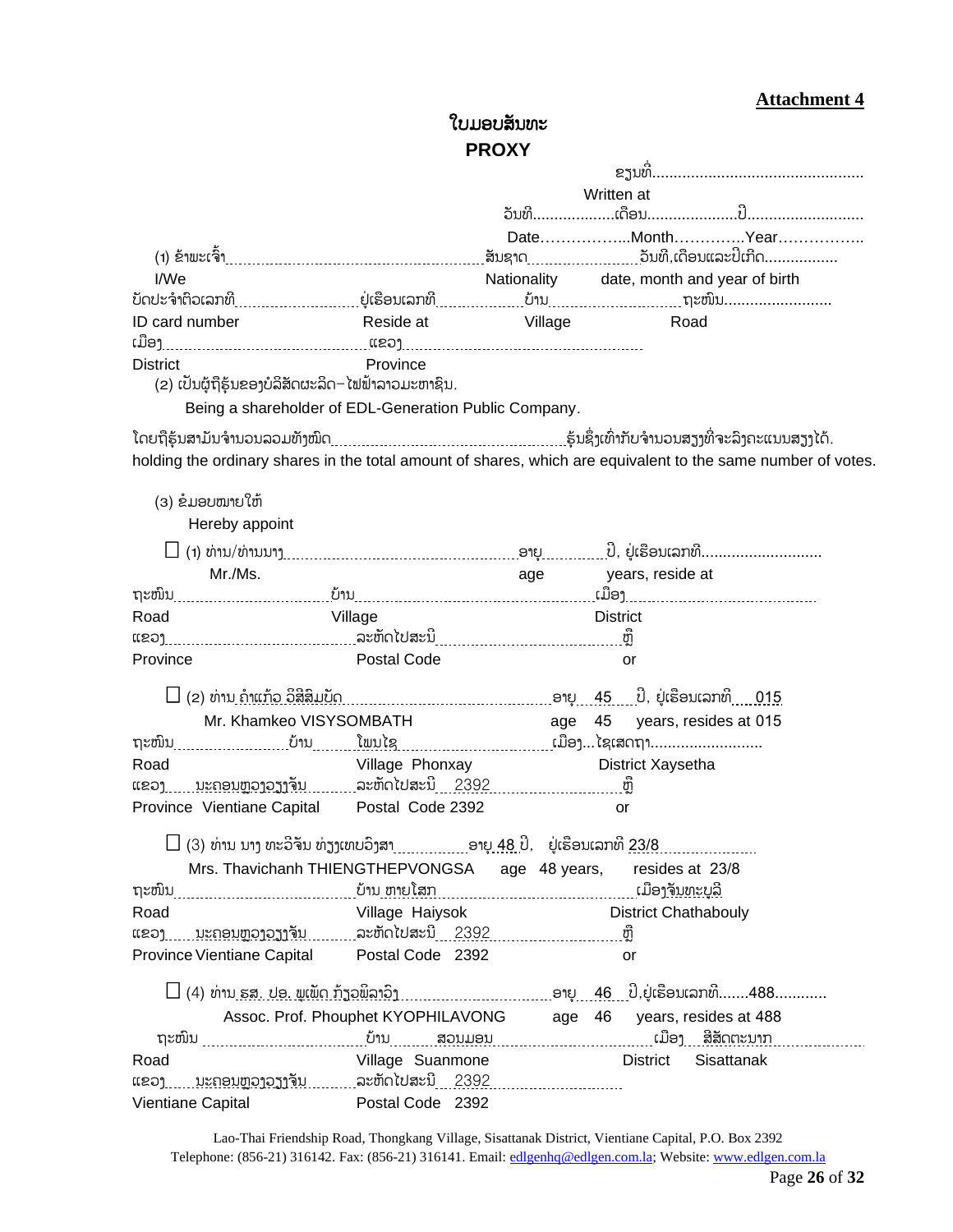ຄິນໃດຄິນໜຶ່ງພຽງຄິນດຽວ ເປັນຜູ້ຕາງໜ້າຂອງຂ້າພະເຈົ້າ ເພື່ອເຂົ້າຮ່ວມປະຊຸມ ແລະ ລິງຄະແນນສຽງແທນຂ້າພະເຈົ້າ ໃນກອງປະຊຸມວິສາມັນ ີ່ ຜູ້ຖືຮຸ້ນຄັ້ງທີ 1/2020 ໃນວັນທີ 24 ກໍລະກິດ 2020 ເວລາ 15:00 ໂມງ.

Any one of them to be my/our proxy to attend and vote on my/our behalf at the Extraordinary General Meeting No. 1/2020 on 24 July 2020 at 3:00 pm.

ສະຖານທີ່ຫ້ອງປະຊຸມ ຊັ້ນທີ 1 ອາຄານສຳນັກງານ ລັດວິສາຫະກິດໄຟຟ້າລາວ, ຖະໜົນມິດຕະພາບລາວ–ໄທ, ບ້ານທົ່ງກາງ, ເມືອງສີສັດຕະນາກ , ນະຄອນຫຼວງວຽງຈັນຫຼືທີ່ໄດ້ເລື່ອນໄປໃນວັນ, ເວລາ ແລະ ສະຖານທີ່ອື່ນດ້ວຍ.

At meeting room, 1<sup>st</sup> floor, EDL Headquarters building, Lao-Thai Friendship Road, Thongkang Village, Sisattanak District, Vientiane Capital or any adjournment at any date, time and place thereof.

(4) ຂ້າພະເຈົ້າຂໍມອບໜາຍໃຫ້ຜູ້ຕາງໜ້າລິງຄະແນນສຽງແທນຂ້າພະເຈົ້າໃນກອງປະຊຸມຄັ້ງນີ້ດັ່ງນີ້:

I/We hereby authorize the proxy to vote on my/our behalf at this meeting as follows:

 $\Box$  ໃຫ້ຜູ້ຕາງໜ້າມີສິດພິຈາລະນາ ແລະລິງມະຕິແທນຂ້າພະເຈົ້າໄດ້ທຸກປະການຕາມທີ່ເຫັນສິມຄວນ; ່າ

To grant my/our proxy to consider and vote on my/our behalf as he/she may deem appropriate in all respects;

 $\Box$  ໃຫ້ຜູ້ຕາງໜ້າລິງຄະແນນສຽງຕາມຄວາມຕ້ອງການຂອງຂ້າພະເຈົ້າແລະມີສິດພິຈາລະນາແລະລິງມະຕິແທນຂ້າພະເຈົ້າໃນ ບາງວາລະ;

To grant my/our proxy to vote as per my/our intention and consider and vote on my/our behalf in some agendas as he/she may deem appropriate in all respects;

 $\Box$  ໃຫ້ຜູ້ຕາງໜ້າລິງຄະແນນສຽງຕາມຄວາມຕ້ອງການຂອງຂ້າພະເຈົ້າ.

To grant my/our proxy to vote as per my/our intention.

| ວາລະທີ 1:<br>Agenda No. 1 | ພິຈາລະນາ ແລະຮັບຮອງບົດບັນທຶກກອງປະຊຸມສາມັນຜູ້ຖືຮຸ້ນປະຈຳປີ 2019.<br>To consider and adopt the Minutes of the Annual General Shareholders'<br>Meeting for the year 2019.                                                                                                                   |                                                                                                                                                |  |  |
|---------------------------|----------------------------------------------------------------------------------------------------------------------------------------------------------------------------------------------------------------------------------------------------------------------------------------|------------------------------------------------------------------------------------------------------------------------------------------------|--|--|
|                           | $\square$ ເຫັນດີ                                                                                                                                                                                                                                                                       | $\Box$ ບໍ່ເຫັນດີ                                                                                                                               |  |  |
|                           | Approve                                                                                                                                                                                                                                                                                | Disapprove                                                                                                                                     |  |  |
| ວາລະທີ 2:                 |                                                                                                                                                                                                                                                                                        | ພິຈາລະນາ ແລະ ຮັບຮອງ ການແຕ່ງຕັ້ງຜູ້ອຳນວຍການໃຫຍ່ຜູ້ໃຫມ່ ພ້ອມດ້ວຍຄະນະ ເພື່ອປ່ຽນແທນ<br>ຜູ້ອຳນວຍການໃຫຍ່ຜູ້ເກົ່າ ພ້ອມດ້ວຍຄະນະທີ່ເຂົ້າຮັບກະສຽນບຳເນັດ. |  |  |
| Agenda No. 2              | To consider and adopt the appointment of new Managing Director (CEO)<br>and Deputy Managing Directors in replacement of the former retired<br><b>Managing Director (CEO) and Deputy Managing Directors.</b>                                                                            |                                                                                                                                                |  |  |
|                           | $\square$ ເຫັນດີ                                                                                                                                                                                                                                                                       | $\sqcap$ ບໍ່ເຫັນດີ                                                                                                                             |  |  |
|                           | Approve                                                                                                                                                                                                                                                                                | Disapprove                                                                                                                                     |  |  |
| ວາລະທີ 3:                 | ພິຈາລະນາ ແລະ ຮັບຮອງ ການແຕ່ງຕັ້ງ ຮອງປະທານສະພາບໍລິຫານ ແລະ ກຳມະການສະພາບໍລິຫານຜູ້<br>ເພື່ອປ່ຽນແທນຜູ້ເກົ່າທີ່ເຂົ້າກະສຽນບໍາເນັດ, ການກໍານິດຜູ້ມີອໍານາດໃນການລິງລາຍເຊັນຜຸກພັນ<br>ໃໝ່<br>ບໍລິສັດ ແລະ ອາຍຸການຂອງບັນດາກຳມະການສະພາບໍລິຫານບໍລິສັດ.                                                   |                                                                                                                                                |  |  |
| <b>Agenda No.3</b>        | To consider and adopt the appointment of new Vice Chairman and<br>Director of the Board of Directors in replacement of the former retired<br>Directors, the determination of authorised persons who can sign to bind<br>the Company, and the term of office of the Board of Directors. |                                                                                                                                                |  |  |
|                           | $\square$ ເຫັນດີ                                                                                                                                                                                                                                                                       | $\square$ ບໍ່ເຫັນດີ                                                                                                                            |  |  |
|                           | Approve                                                                                                                                                                                                                                                                                | <b>Disapprove</b>                                                                                                                              |  |  |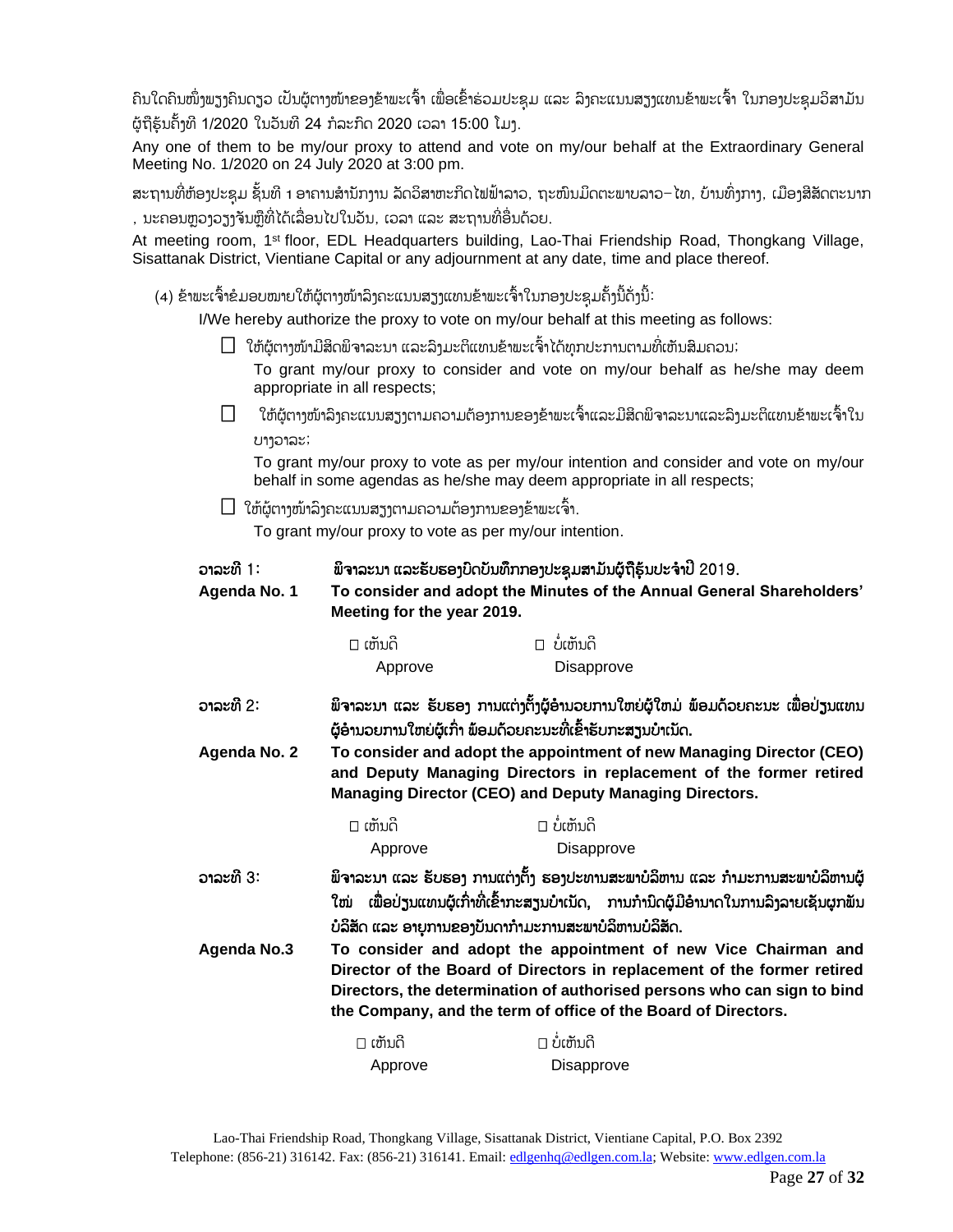| ວາລະທີ 4:    |                                                                        | ພິຈາລະນາ ແລະ ຮັບຮອງການດັດແກ້ກິດລະບຽບຂອງບໍລິສັດ ມາດຕາ 9 ວ່າດ້ວຍກຳມະການ ແລະ |  |
|--------------|------------------------------------------------------------------------|---------------------------------------------------------------------------|--|
|              | ມາດຕາ 12 ວ່າດ້ວຍສະພາບໍລິຫານ.                                           |                                                                           |  |
| Agenda No. 4 | To consider and adopt the amendments to the Articles of Association of |                                                                           |  |
|              |                                                                        | the Company in Article 9 Directors and Article 12 Board of Directors.     |  |
|              | $\square$ ເຫັນດີ                                                       | $\square$ ບໍ່ເຫັນດີ                                                       |  |
|              | Approve                                                                | Disapprove                                                                |  |

(5) ການລິງຄະແນນສຽງຂອງຜູ້ຕາງໜ້າ ໃນວາລະປະຊຸມໃດທີ່ບໍ່ເປັນໄປຕາມທີ່ລະບຸໄວ້ໃນໃບມອບສັນທະສະບັບນີ້ ໃຫ້ຖືວ່າການ ີ່ ໍລິງຄະແນນສຽງນັ້ນບໍ່ຖືກຕ້ອງ ແລະບໍ່ແມ່ນການລຶງຄະແນນສຽງຂອງຂ້າພະເຈົ້າ ໃນຖານະຜູ້ຖືຮຸ້ນ.

Voting of the proxy in any agenda that is not as specified in this Proxy shall be considered as invalid and shall not be my/our voting as a shareholder.

(6) ໃນກໍລະນີທີ່ຂ້າພະເຈົ້າ ບໍ່ໄດ້ລະບຸຄວາມຕ້ອງການໃນການລິງຄະແນນສຽງ ໃນວາລະປະຊຸມໃດໄວ້ ຫຼືລະບຸໄວ້ບໍ່ຈະແຈ້ງໃຫ້ຖືວ່າ ເຫນັດ.

In case I/we have not specified my/our voting intention in any agenda or not clearly specified, it shall be deemed approved.

ການກະທຳໃດ ທີ່ຜູ້ຕາງໜ້າໄດ້ກະທຳໄປໃນກອງປະຊຸມ, ເວັ້ນແຕ່ກໍລະນີທີ່ຜູ້ຕາງໜ້າບໍ່ລິງຄະແນນສຽງ ຕາມທີ່ຂ້າພະເຈົ້າລະບຸໃນໃບ ມອບສັນທະສະບັບນີ້, ໃຫ້ຖືວ່າຂ້າພະເຈົ້າໄດ້ກະທຳເອງທຸກຢ່າງ.

Any business carried out by the proxy at the said meeting, except in case that the proxy does not vote according to my/our intention(s) specified in the Proxy, shall be deemed as having been carried out by myself/ourselves in all respects.

ລິງລາຍເຊັນ/Signed ຜູ້ຖືຮຸ້ນທີ່ມອບໝາຍ/Grantor

( )

ລິງລາຍເຊັນ/Signed ຜູ້ຕາງໜ້າ/Proxy

( )

ໝາຍເຫດ

1. ຜູ້ຖືຮຸ້ນທີ່ມອບໝາຍຈະຕ້ອງມອບໝາຍໃຫ້ຜູ້ຕາງໜ້າພຽງຜູ້ດຽວເປັນຜູ້ເຂົ້າຮ່ວມປະຊຸມແລະລິງຄະແນນສຽງ, ແລະບໍ່ສາມາດແບ່ງ ແຍກຈຳ ນວນຮຸ້ນໃຫ້ຜູ້ຕາງໜ້າຫຼາຍຄົນເພື່ອແຍກການລຶງຄະແນນສຽງໄດ້.

The shareholder appointing the proxy must authorize only one proxy to attend and vote at the meeting and may not split the number of shares to several proxies for splitting votes.

2. ກິດໝາຍວ່າດ້ວຍທະບຽນສານ (ສະບັບປັບປຸງ) ເລກທີ 11/ສພຊ, ລຶງວັນທີ 26 ພະຈິກ 2009, ເພື່ອເປັນການຮັບປະກັນຄວາມ ຜູກພັນຂອງຜູ້ມອບໝາຍແລະຜູ້ຕາງໜ້າທາງດ້ານກົດໝາຍ, ດັ່ງນັ້ນໃບມອບສັນທະສະບັບນີ້ຈະຕ້ອງໄດ້ນຳໄປຈິດທະບຽນສານ, ໃນນີ້ບໍລິສັດ ຈະບໍ່ຮັບຜິດຊອບໃດໆໃນກໍລະນີທີ່ໃບມອບສັນທະສະບັບນີ້ທີ່ຍື່ນຕໍ່ບໍລິສັດບໍ່ໄດ້ຈິດທະບຽນສານ.

Pursuant to the Law on Notary (Amended) No. 11/NA, dated 26 November 2009, in order for the appointment by the shareholder to the proxy to have legal effect, this Proxy must be registered with the court. In this regard, the Company will not take any responsibility in the case where the Proxy submitted to the Company has not been registered with the court.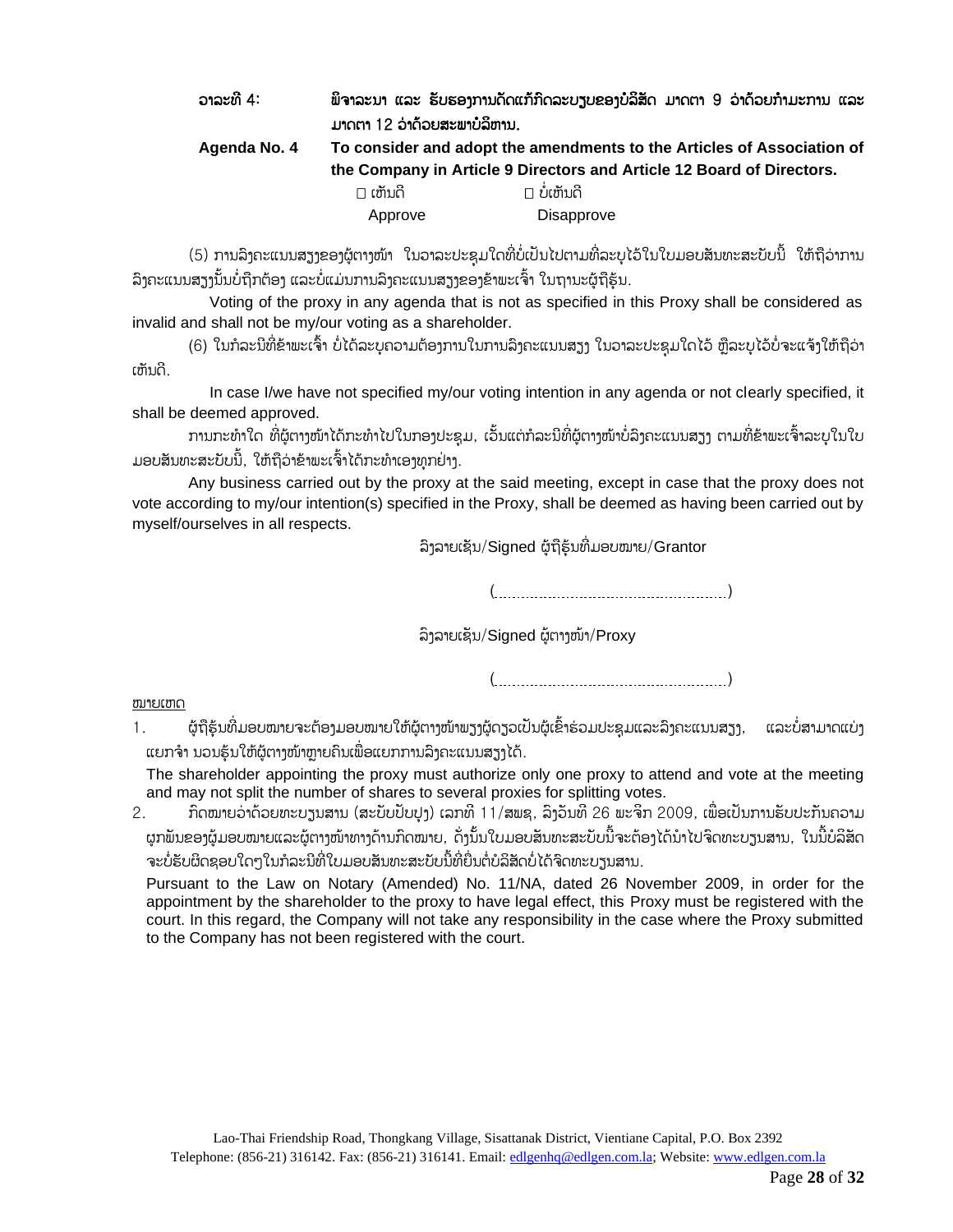#### **Documents and Evidences Required to be Presented Prior to Attending the Meeting, Proxy, Registration and Voting at the Shareholders' Meeting**

For your convenience for the registration process to attend the Extraordinary General Shareholders' Meeting No.1/2020 of EDL-Generation Public Company, the shareholders or the proxies who will attend the Meeting shall bring the invitation to the Meeting, registration form and proxy form for the registration.

#### **The Company reserves the right to allow only the shareholders or the proxies who have proper and complete documents to attend the Meeting.**

#### **1. (Valid) documents and evidences required to be presented by the shareholders or the proxies prior to attending the Meeting**

- 1.1. Shareholders who are natural persons
	- 1.1.1. Shareholders attending the Meeting themselves shall present valid document issued by governmental authorities, e.g. the identification card or passport (for foreign shareholders), including the evidence of name or last name change (if any).
	- 1.1.2. Shareholders appointing a proxy to attend the Meeting. A proxy shall present the documents as follows:
		- (1) A proxy form as attached to the invitation to the Meeting, which has been duly completed and signed by the shareholder and the proxy.
		- (2) A copy of valid document of the shareholder issued by governmental authorities as specified in Item 1.1.1., which has been certified true and correct by the shareholder.
		- (3) Valid document of the proxy issued by governmental authorities, e.g. the identification card or passport (for foreign proxy), including the evidence of name or last name change (if any).

#### 1.2. Shareholders who are juristic persons

- 1.2.1. Representatives of shareholders (authorized directors) attending the Meeting themselves shall present the documents as follows:
	- (1) Valid documents of the representatives of the shareholder (authorized directors) issued by governmental authorities, e.g. the identification card or passport (for foreign representatives of the shareholder (authorized directors), including the evidence of name or last name change (if any).
	- (2) Copies of the Foreign Investment License (if any), the Enterprise Registration Certification (Affidavit), the Articles of Association and the Tax Certificate (of the latest year) of the shareholder specifying that the representatives of the juristic person attending the Meeting are duly authorized to represent the shareholder, which have been certified true and correct by the representatives of the shareholder (authorized directors).
- 1.2.2. Shareholders appointing a proxy to attend the Meeting. A proxy shall provide the documents as follows: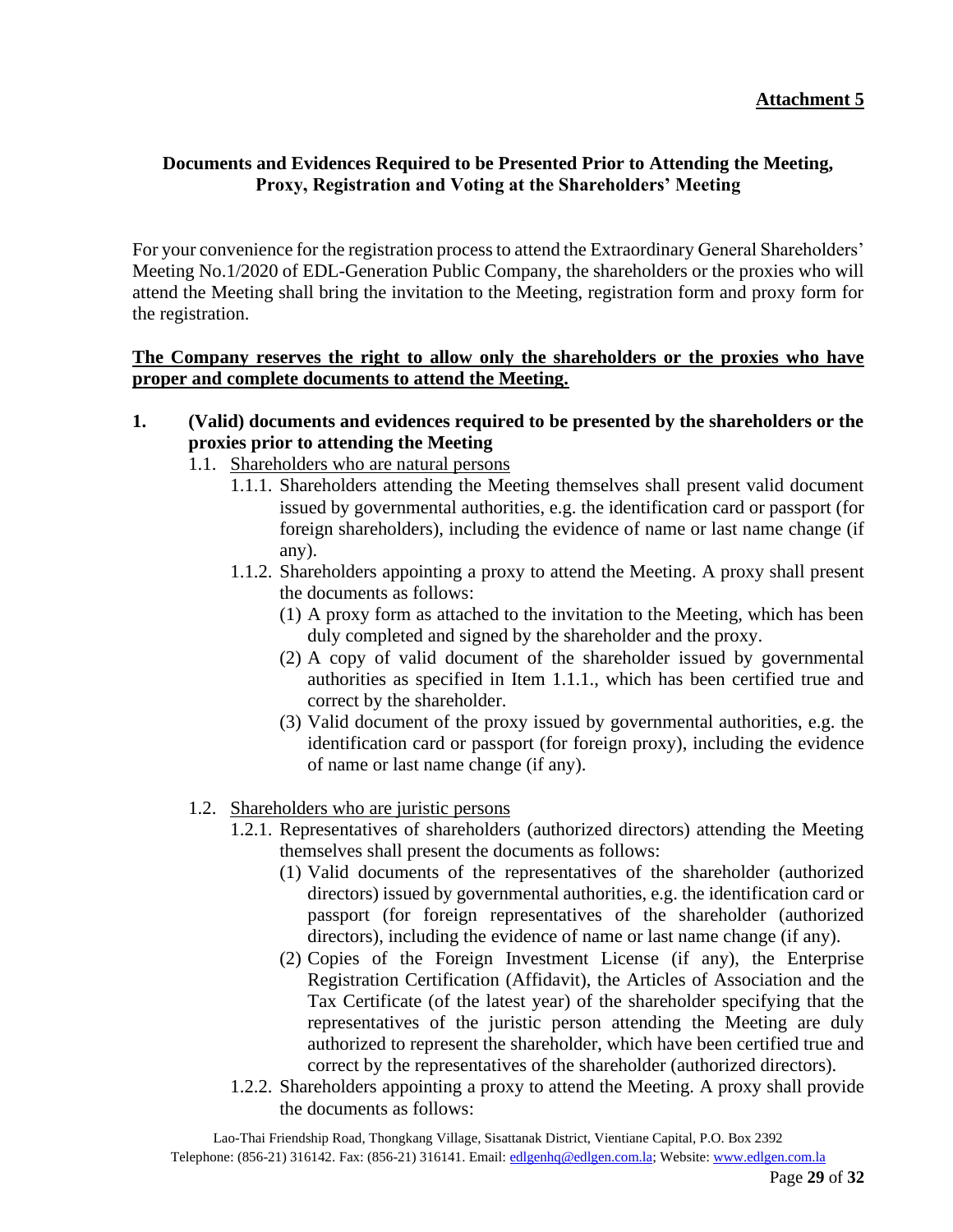- (1) A proxy form as attached to the invitation to the Meeting which has been duly completed and signed by the shareholder and the proxy.
- (2) Copies of the Foreign Investment License (if any), the Enterprise Registration Certification (Affidavit), the Articles of Association and the Tax Certificate (of the latest year) of the shareholder specifying that the representatives of the juristic person are duly authorized to represent the shareholder, which have been certified true and correct by the representatives of the shareholder (authorized directors).
- (3) Valid documents of the representatives of the shareholder (authorized directors) issued by governmental authorities as specified in Item 1.2.1(1), which have been certified true and correct by the representatives of the shareholder (authorized directors).
- (4) Valid document of the proxy issued by governmental authorities, e.g. the identification card, or passport (for foreign proxy), including the evidence of name or last name change (if any).
- 1.2.3. Shareholders who are foreign juristic persons
	- (1) Please follow the instructions in Item 1.2.1 or Item 1.2.2, as the case may be.
	- (2) Documents of foreign juristic person shall be translated into Lao or English, and such translation shall be certified by the representatives (authorized directors) of such foreign juristic persons.

#### **2. Proxy**

Shareholders who are unable to attend the Meeting themselves may appoint a proxy to attend the Meeting on the shareholders' behalf by proceeding as follows:

- 2.1. Appoint any person or one of the directors of the Company to attend and vote at the Meeting on the shareholder's behalf by specifying the name and details of the proxy or marking  $(\checkmark)$  in the  $\Box$  in front of the name of one of the directors as provided in the proxy form to be the proxy to attend the Meeting.
- 2.2. Return the duly completed proxy form to the Company Secretary Office before **24 July 2020** or at least an hour before the Meeting starts for verification of documents.

In this regard, shareholders may not split shares to appoint several proxies to split votes in the Meeting. Each of the shareholders shall authorize the proxy to cast the votes equaling to the same number of shares held by such shareholder, and shall not appoint only parts of the shares held by such shareholder.

#### **3. Registration**

The Company will start the registration process for attending the Extraordinary General Shareholders' Meeting No.1/2020 of EDL-Generation Public Company 2 hours before the Meeting starts or from 1.30 p.m. - 3.00 p.m. on **24 July 2020**, at Meeting Room, 1st Floor, EDL Headquarter Building, Lao-Thai Friendship Road, Thongkang Village, Sisattanak District, Vientiane Capital. Please refer to the map attached.

In each Agenda, the Company will temporarily suspend the registration process before voting and will re-open the registration process again after the completion of vote counting.

#### **4. Voting**

4.1. Voting Regulation

Lao-Thai Friendship Road, Thongkang Village, Sisattanak District, Vientiane Capital, P.O. Box 2392 Telephone: (856-21) 316142. Fax: (856-21) 316141. Email[: edlgenhq@edlgen.com.la;](mailto:edlgenhq@edlgen.com.la) Website[: www.edlgen.com.la](http://www.edlgen.com.la/)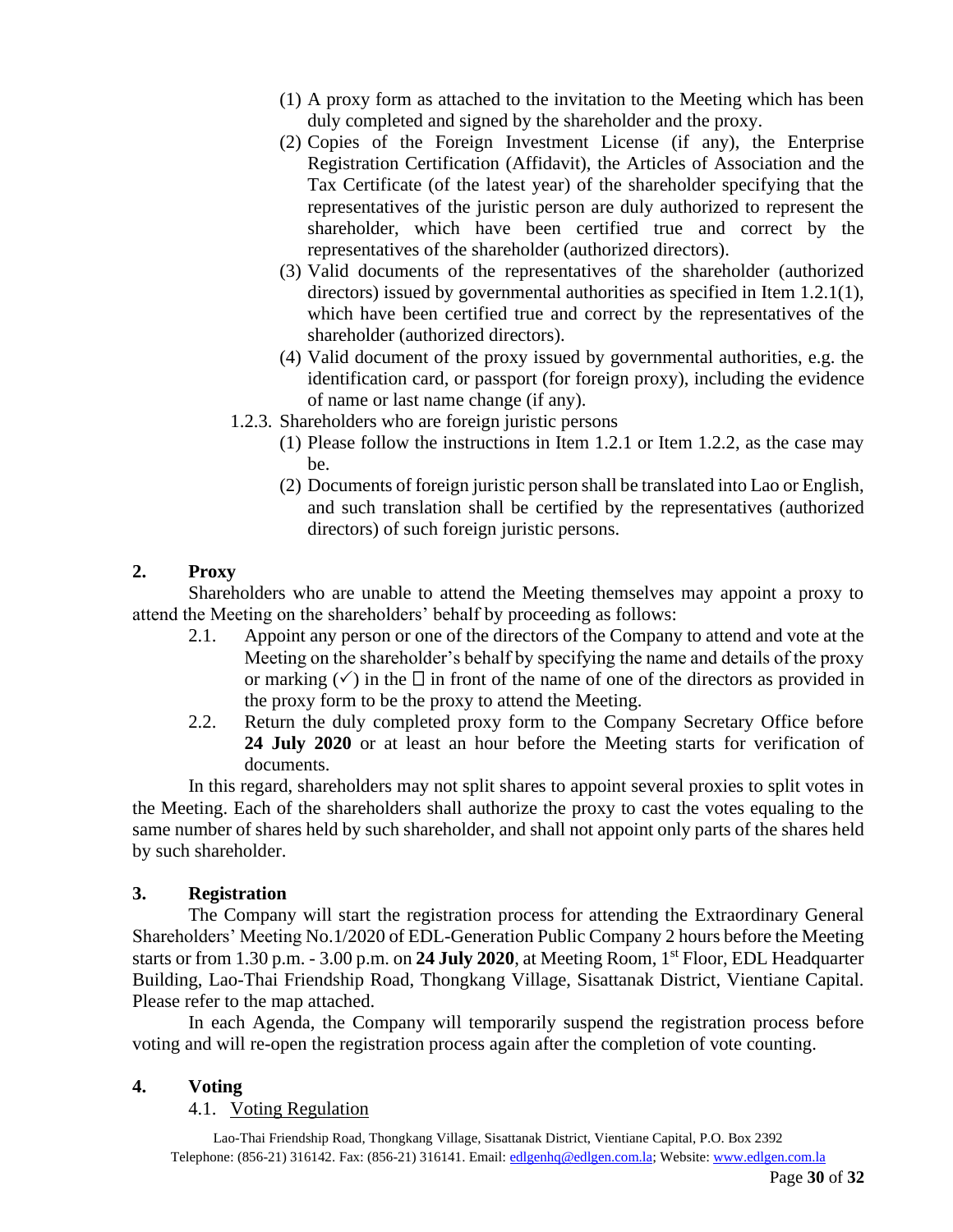- (1) One share is entitled to one vote. Shareholders shall only cast the votes equaling to the same number of shares held.
- (2) The Company will prepare ballots for every agenda which requires votes. In this regard, the Company will distribute the ballots to the shareholders and proxies at the time of registration. Except for the case of proxy in which the voting has been clearly specified in the proxy form, the Company will not distribute the ballots to the proxies. The shareholders and the proxies who register after the Meeting has commenced will receive only the ballots for the remaining agenda.
- 4.2. Voting Procedures in Each Agenda

In casting votes in each agenda, the Chairman will ask if anyone disapproves in order to save time of the shareholders and the proxies as a whole. The shareholders and the proxies who approve shall not put any mark in the ballots, while the shareholders and the proxies who disapprove shall put a mark  $(\checkmark)$  in the  $\Box$  Disapprove box and sign the ballots and raise their hands to deliver the ballots to the Company's staff members for vote counting. Except for the case of proxy in which the voting has been clearly specified in the proxy form, the Company will record such votes at the time of the registration.

In this regard, in the event that the shareholders or the proxies submit their disapproval ballots after the Chairman has announced the voting result of each Agenda to the Meeting, the Company will disregard such disapproval votes.

#### 4.3. Vote Counting and Announcement of Voting Result

Prior to the commencement of the Meeting, Managing Director of the company shall explain the vote counting procedures to the Meeting. The Company will count the votes and inform the voting result to the Meeting before each agenda is finished. The Company will deduct the disapproval votes from the total votes. The remaining votes will be deemed as approval votes.